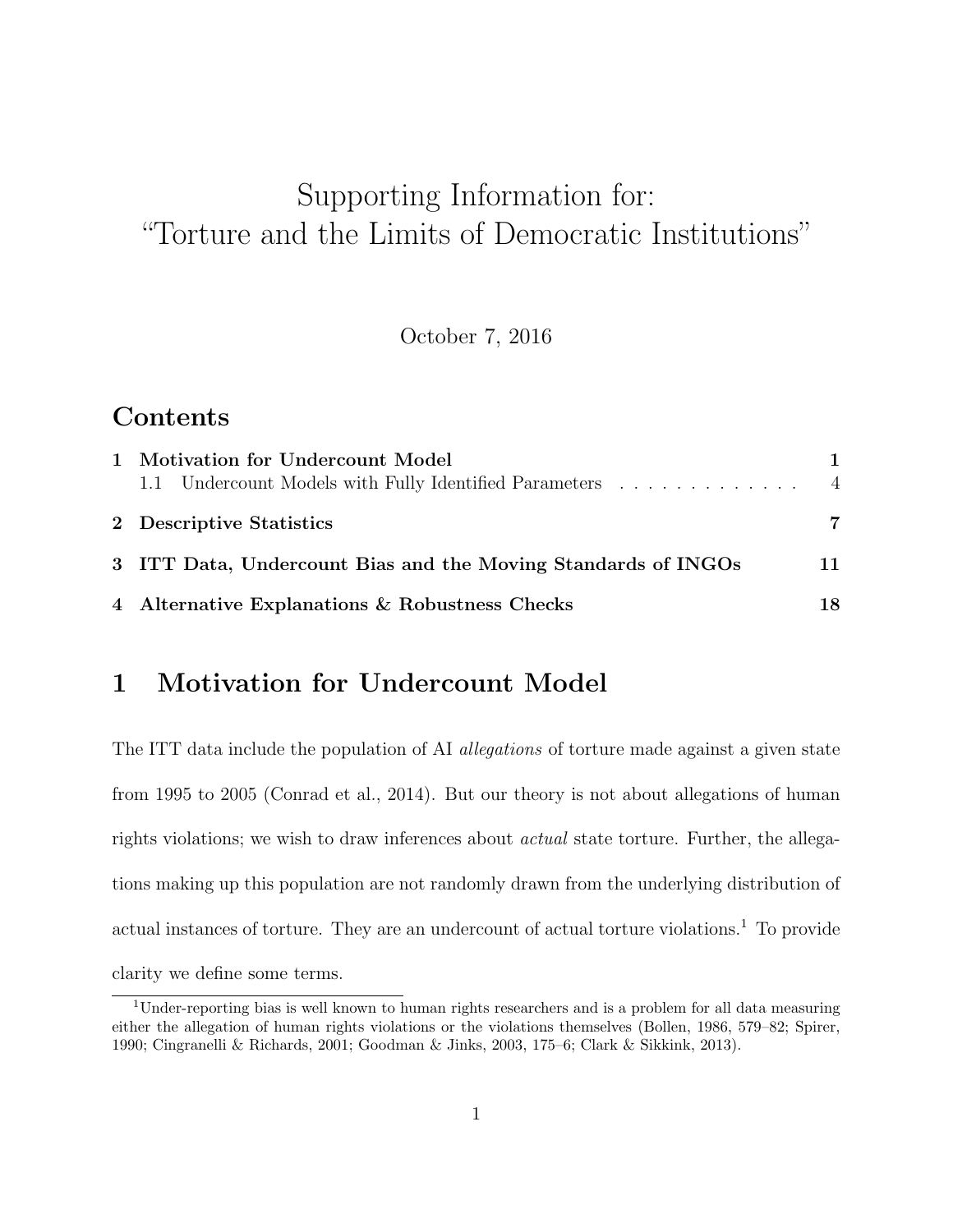Let AT represent the number of cases of actual torture. Some portion of these cases are unobservable due to a combination of the executive's incentive to hide any ill-treatment or torture that she (tacitly) approved, the agent of coercion's incentive to hide ill-treatment or torture that the executive did not (tacitly) approve, and the reporting agency's lack of shaming when a violation occurs. We wish to estimate the following regression, where  $X_i$ is a vector of variables implied by our hypotheses, and  $\beta$  is a vector of parameters to be estimated.

$$
AT_i = \alpha_1 + X_i \beta + \epsilon_i \tag{1}
$$

Let *OA* indicate observed torture allegations as reported in the ITT data. Actual torture is the sum of observed allegations and unobserved violations (UV):  $AT \equiv OA + UV$ . Existing work, such as Conrad & Moore (2010b), implicitly assumes that  $UV = 0$ . This is a very strong assumption that is unlikely to be true. More troubling, the ratio OA : UV is unlikely to be constant across countries: groups like AI are likely to both observe more of AT in some countries and more likely to report their findings in some countries than others. Unfortunately,  $UV$  is unobserved: all we observe is  $OA$ . The question, then, is whether there are alternatives superior to the implicit assumption that UV is equal to zero?

Begin by letting  $v_i = UV_i + \eta_i$ , and note that  $AT_i = OA_i + v_i$ , where  $v_i \sim N(Z_i \theta, \sigma^2)$ .  $Z_i$  is a vector of variables that affect whether INGOs fail to observe violations, or observed violations and issue an allegation.  $\theta$  is a vector of parameters to be estimated. While it is common to see errors written with a mean of 0 and a variance of  $\sigma^2$ , the process that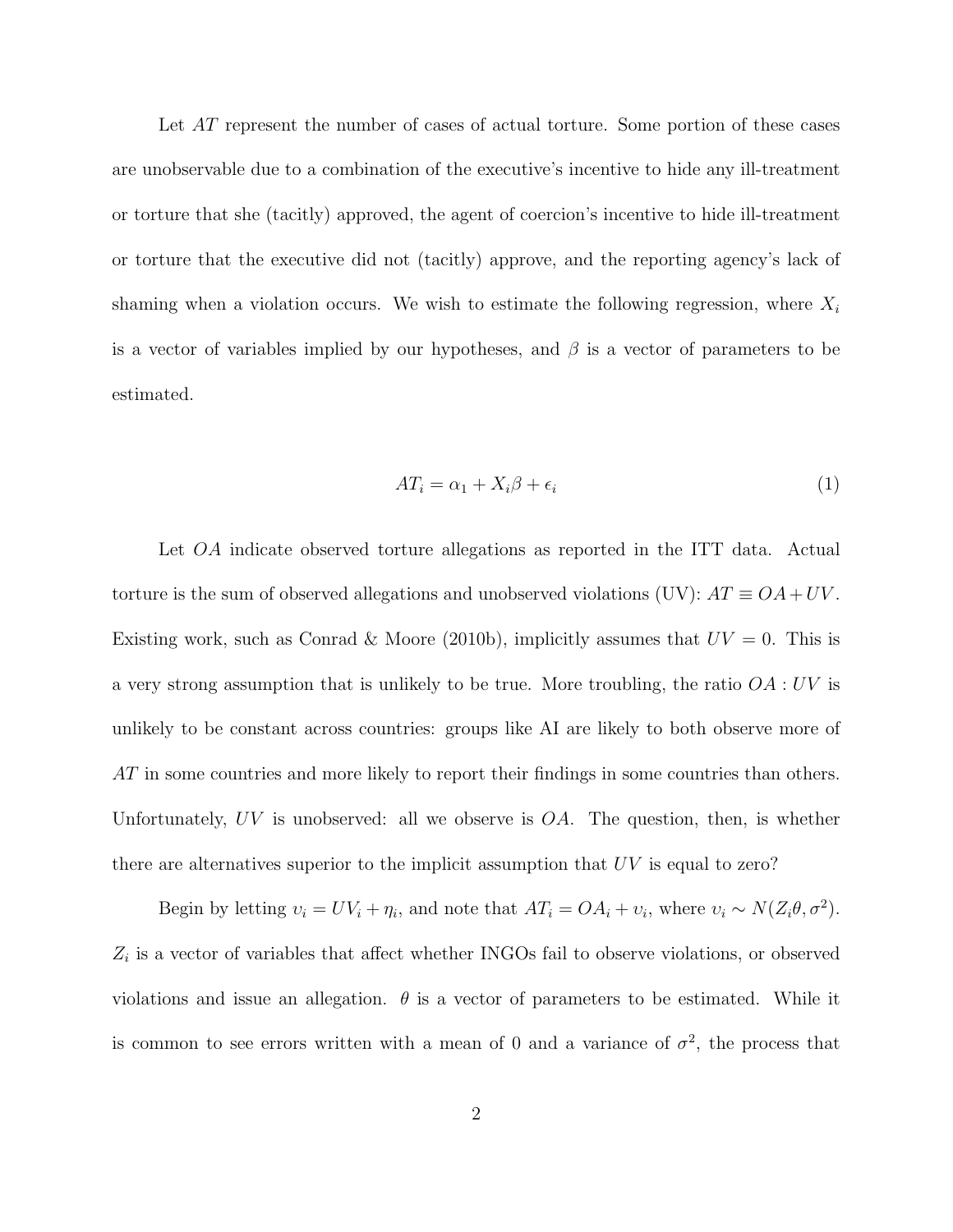produces UV is not randomly distributed with a zero mean. Instead, it can be modeled such that, conditional upon  $Z_i\theta$ , the residual is normally distributed with mean 0 and variance  $\sigma^2$ . To be complete, we write  $\eta_i \sim N(0, \sigma^2)$ . We substitute  $(OA + Z_i \theta + \eta_i)$  for  $AT_i$  in equation 1, producing the regression:

$$
(OA + Z_i \theta + \eta_i) = \alpha_1 + X_i \beta + \epsilon_i \tag{2}
$$

Subtracting  $Z_i\theta$  and  $\eta_i$  from both sides of the equation produces a generic representation of the standard regression equation used in the literature,

$$
OA = \alpha_1 + X_i \beta + Z_i \theta + (\epsilon_i - \eta_i)
$$
\n
$$
(3)
$$

given the implicit assumption that  $\theta$  and  $\eta_i$  are zero.<sup>2</sup> In such a case, Z is excluded from the regression. If we let  $\xi_i = \epsilon_i - \eta_i$ , we get a standard generic representation of the regression we need to estimate  $OA = \alpha_1 + X_i\beta + Z_i\theta + \xi_i$ . This turns out to be a rather straight forward "fix": to use the ITT data and draw inferences about the impact of covariates  $(X_i)$  on actual state torture, we might control for the covariates affecting the observation of allegations  $(Z_i)$ in our empirical models predicting actual torture (see Conrad et al., 2013, 2014). Because our dependent variables are counts of torture allegations, we could turn to a negative binomial model and include the relevant covariates in our specification.<sup>3</sup>

<sup>2</sup>For ease of notation we present a generic linear case, but it extends to a Poisson or other event count model.

<sup>3</sup>Ordinary least squares (OLS) regression produces biased coefficient estimates when the dependent variable is categorical (Long & Freese, 2001). The negative binomial model adds a parameter to account for dispersion and reduces to the Poisson when this parameter is equal to zero (Long & Freese, 2001).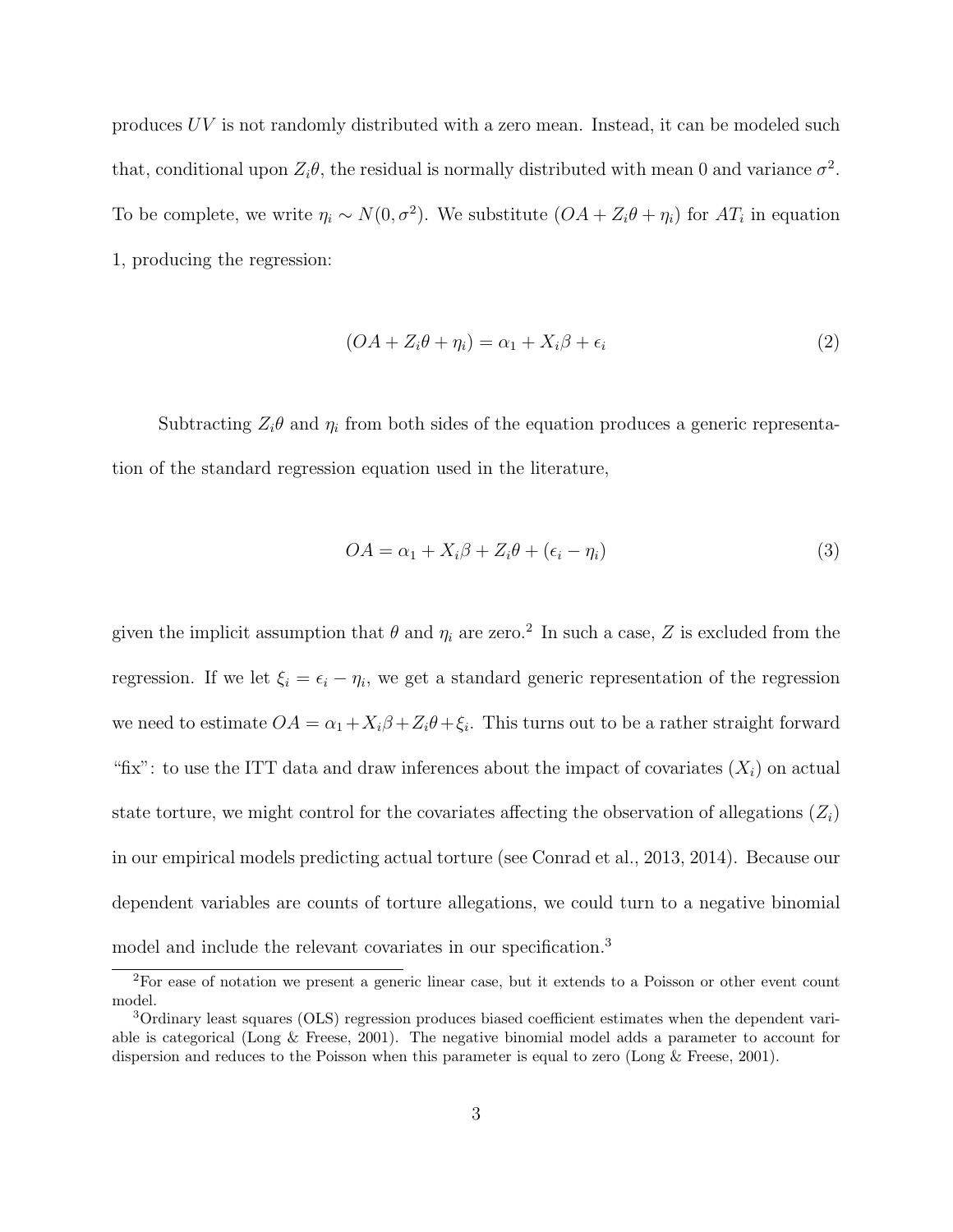Two issues make this "OLS with control variables" approach unappealing. First, note that any variable that is common to  $X_i$  and  $Z_i$  can only be entered into the regression once. As a result, the vector of parameter estimates is  $\beta^* = \beta + \theta$ . Unfortunately, there is no way to use the regression to assign specific values to  $\beta_i$  or  $\theta_i$  (other than ad hoc identification assumptions). Substantive interpretation thus becomes murky for any variable included in both  $X_i$  and  $Z_i$ , and researchers must exercise care when interpreting those results. Second, this approach is not the only option when estimating a count variable (see Hill et al., 2013).

Cameron & Trivedi (1998, chapter 10) discuss a large number of event count regression models that permit one to model measurement error. Section 10.5 specifically addresses regression models one can estimate to model undercounts.<sup>4</sup> One of the chief advantages of these models is that they make it possible to identify the impact of variables researchers believe influence both the underlying data generation process and the likelihood that we observe the event.<sup>5</sup>

#### 1.1 Undercount Models with Fully Identified Parameters

Cameron & Trivedi (1998, Section 10.5) describe a number of event count statistical models that have been developed to generate unbiased estimates of parameters when one is faced with an undercount. For ease of exposition, we develop the points in the context of a Poisson regression, but the point generalizes to the negative binomial model, which is a mixture of

<sup>&</sup>lt;sup>4</sup>These models have not, to our knowledge, migrated to routines in large statistical software packages, and that likely explains their limited usage in the social sciences.

<sup>5</sup>Zero-inflated models are a special case of these models. Note that they only permit one to model zeros that should have a non-zero value, not other values that are under-counted.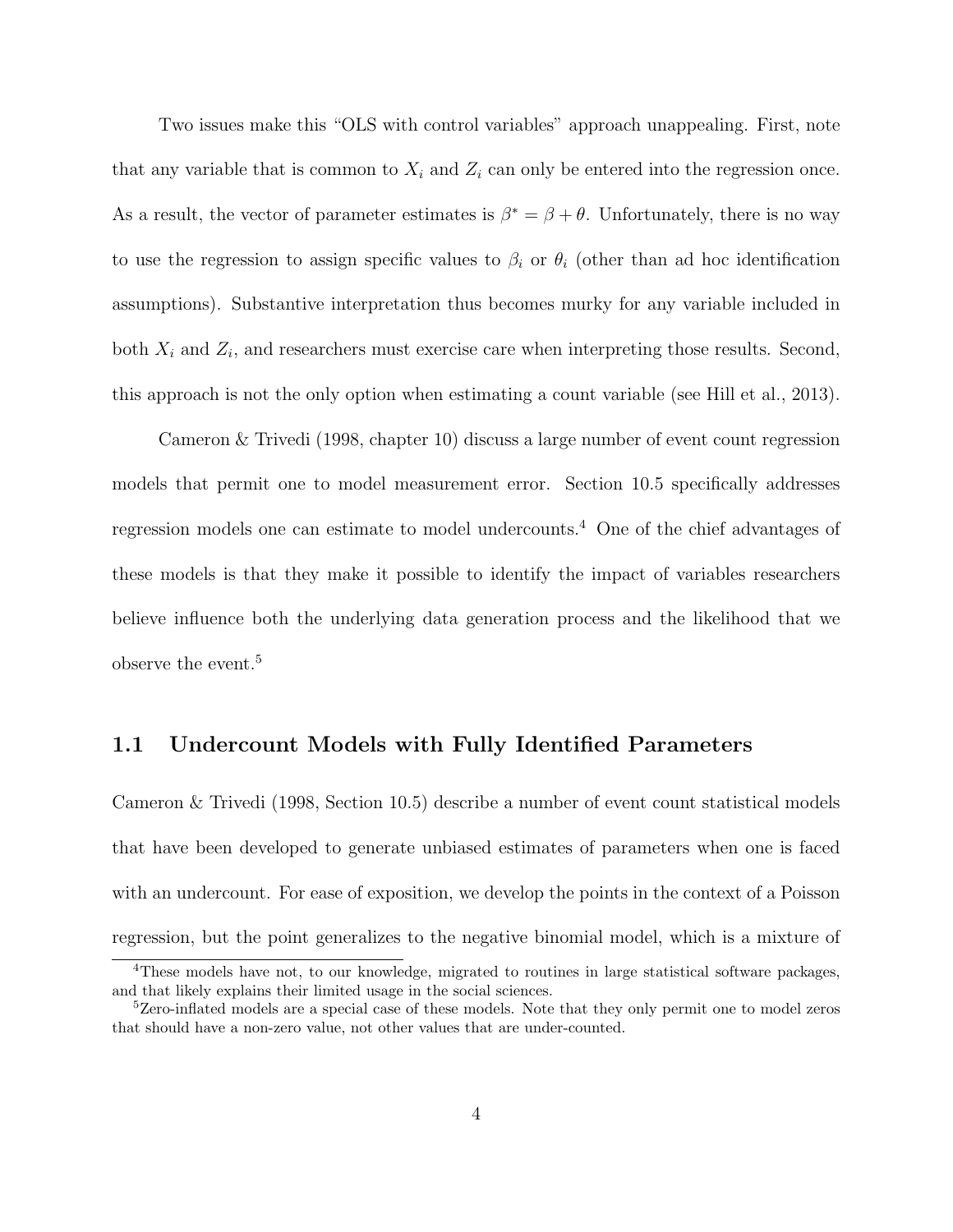the Poisson and gamma distributions (Winkelmann, 2008, pp. 134-38) and the Poisson-log normal model (Cameron & Trivedi, 1998, pp. 128-38; Winkelmann, 2008, pp. 132-34).

The p.m.f. of the Poisson distribution can be written as:

$$
Pr[Y = y] = \frac{e^{-\mu}(\mu)^y}{y!}, y = 0, 1, 2, \dots
$$
\n(4)

where y is the number of events that occur over a given unit of time and  $\mu$  is the mean number of events. Note that Y is the true number of events while  $y$  is the observed number of events that are recorded in our dataset. Using the notation from our study,  $Y = AT$  and  $y = OA$ . Recall that homogeneous negative bias in a dependent variable shrinks the size of estimated parameters, but does not otherwise negatively impact estimates (e.g., Achen, 1986, chap. 4). Our problem is that we have heterogenous bias: we cannot reasonably assume that the undercounting process is uniform across observations. Further, we have theory to help us make a case for what variables impact the extent to which events that occur will become allegations.

Cameron & Trivedi (1998, p. 313) explain that "the basic idea [is] that modeling the recording process may result in improved inference about parameters of interest." To begin Cameron and Trivedi introduce a new parameter,  $\pi$ , which represents the probability that an event which occurs is observed and recorded.<sup>6</sup>

$$
Pr[Y = y] = \frac{e^{-\mu \pi} (\mu \pi)^y}{y!}, y = 0, 1, 2, \dots
$$
\n(5)

<sup>&</sup>lt;sup>6</sup>Cameron & Trivedi (1998, pp. 313) refer to models that introduce  $\pi$  as binomial thinning process models (these were initially introduced in a time-series context; see pp. 234-36).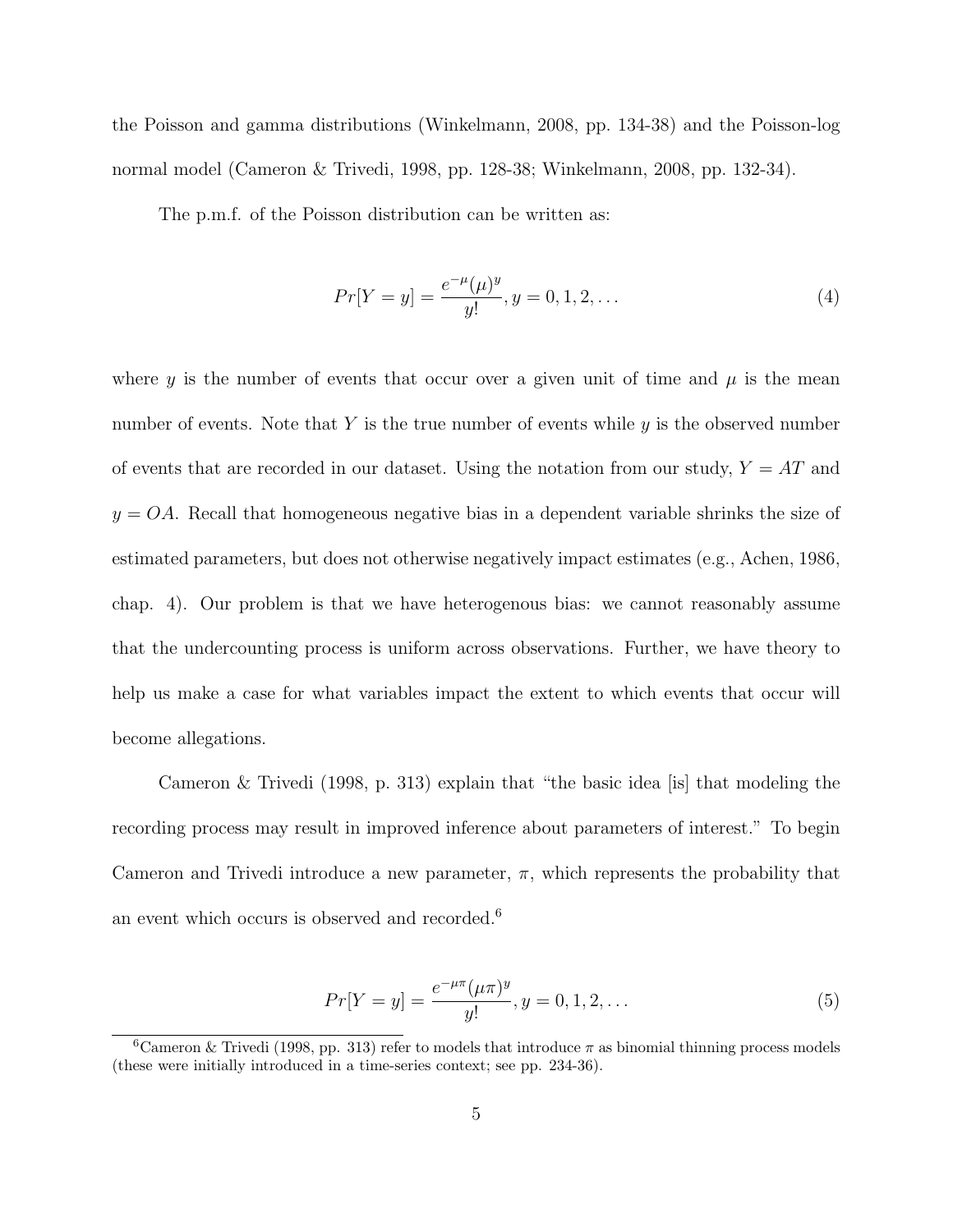When  $\pi = 1$  equation 5 reduces to equation 4, and  $y = Y$ . Our problem is that we are certain that  $y < Y$ , which is to say:  $\pi < 1$ . If we were able to argue that  $\pi$  was either constant across the country-years in our sample (i.e., the probability of observing an event if one occurs is the same in all country-years), then we would be in the well known situation of generating downward biased estimates by assuming that  $\pi = 1$  and estimating a regression based on equation 4.

In our study we cannot reasonably assume  $\pi$  is homogeneous across countries: INGOs like AI are not equally likely to observe and publish all violations of the CAT that occur in the sundry government detention centers throughout the world. That is, we cannot reasonably assume that the value of  $\pi$  for an event in Argentina in year t is equal to the value of  $\pi$  for an event in Norway in year t, which is also equal to the value of  $\pi$  for an event in North Korea in year  $t$ , and so on. If this assumption is not met then parameters from a standard count model are likely to be biased downward, and the bias will be larger as the ability of AI to acquire information decreases (see Feinstein, 1990, p. 247). We do, however, have theory about how INGOs like AI produce allegations that permit us to identify covariates that will impact the value of  $\pi$  (e.g., Hill et al., 2013). That is the key insight: we are able to introduce a parameter that represents the chance that AI produces an allegation if torture occurs, and then estimate its value as a function of covariates. This means we need not assume one single value for  $\pi$ , but can instead estimate country-year-specific values of  $\pi$ . Doing so allows us to disentangle the effect of covariates on both torture violations and their allegations.<sup>7</sup> We refer the reader to Cameron & Trivedi (1998, section 10.5) for the details

 $7$ Although we assume that institutions like elections only affect torture *violations* above, these econometric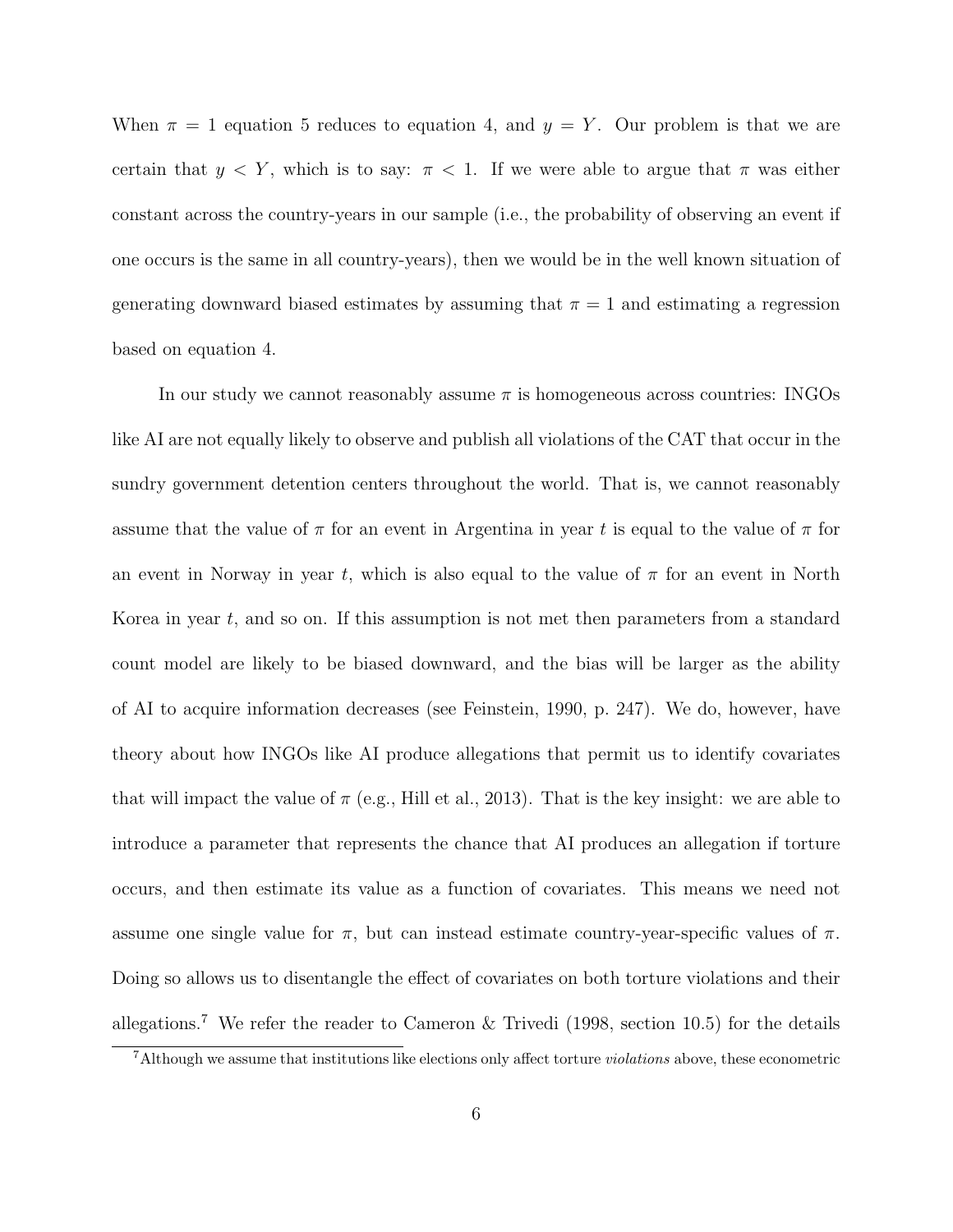on the generalization of these models to the negative binomial case. The likelihood function for the undercount negative binomial model is presented in the main text for this study.

## 2 Descriptive Statistics

Here we present more detailed descriptive statistics for our dependent variables and our key independent variables. Figure 1 displays descriptive statistics for scarring torture allegations, ditinguishing between countries that hold competitive elections and those that do not. For each country, the median value for scarring torture allegations for all years in the sample (for which that country falls into the "elections" or "no elections" category) is shown as a dot, with the inter-quartile range shown as a line. Notice that there appears to be little difference in the number of allegations across the two groups, except near the top of the graph. Countries that do and do not hold free and fair elections often have precisely the same values for much of their interquartile range: the lower quartile is one, the upper is four. As Figure 1 suggests, the largest differences between the two groups emerge only in the upper range of the distributions, with "no election" countries producing nine allegations of scarring techniques in the 75th percentile and a maximum of 65, while "election" countries yield 10 at the 75th percentile and a maximum of 130 allegations.

As noted, democracies were the first to develop methods of clean or clean torture that leave few (or no) marks on the body of the victim (Rejali, 2007, 69-78; see also Ron, 1997). Unlike scarring torture, which leaves lesions and/or scars on the victim's body, $8$  clean

models will allow us to determine whether or not that is the case.

<sup>8</sup>Scarring torture includes (but is not limited to) burning, beating, cutting, whipping, boiling, sexual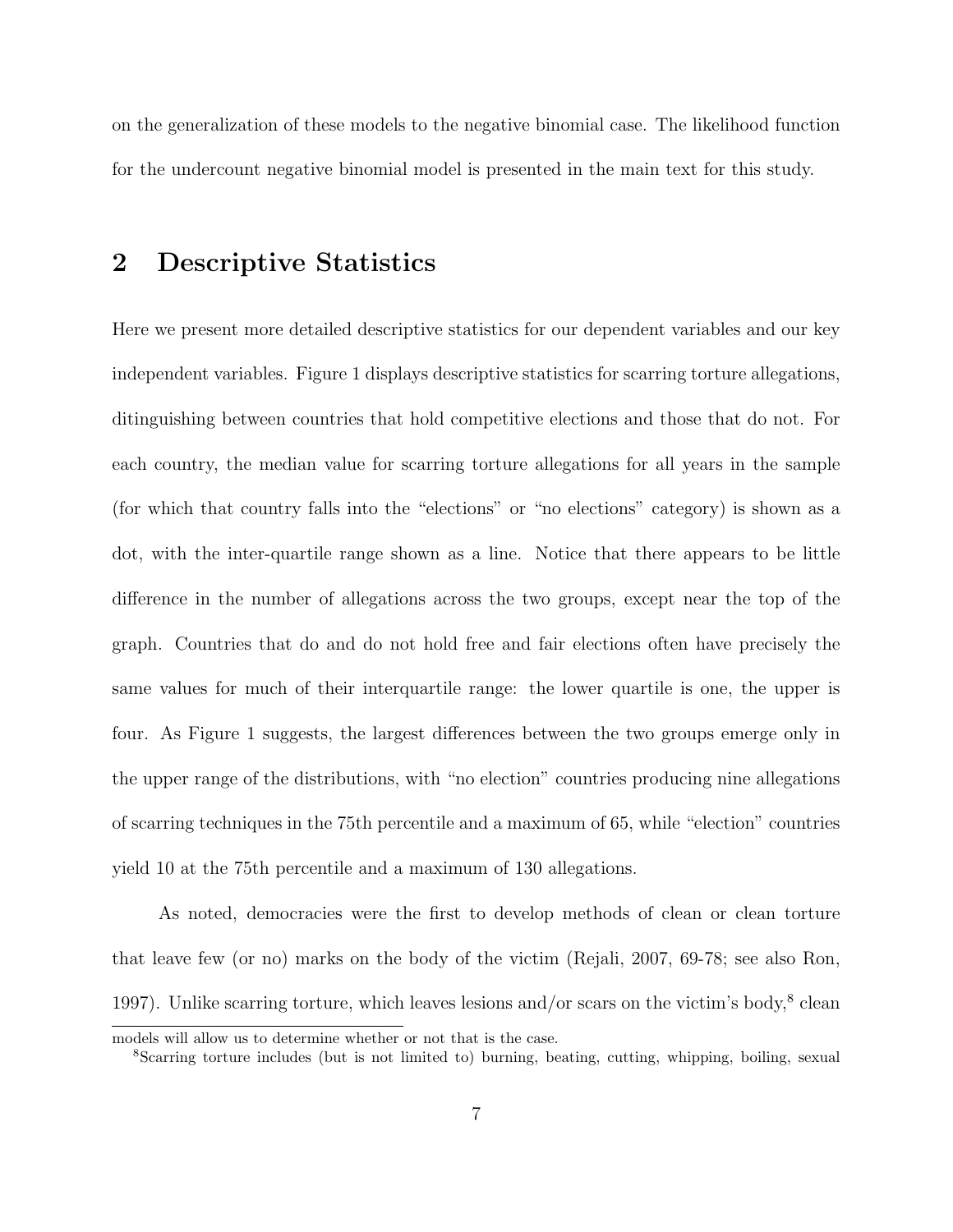

Figure 1: Scarring Torture Allegations by Elections. Country-years which have a value of 1 for the Cheibub, Gandhi, and Vreeland measure are show on the left, country-years with a value of 0 are shown on the right. The median value for each country across all years in the sample is shown as a dot, with the inter-quartile range shown as a line.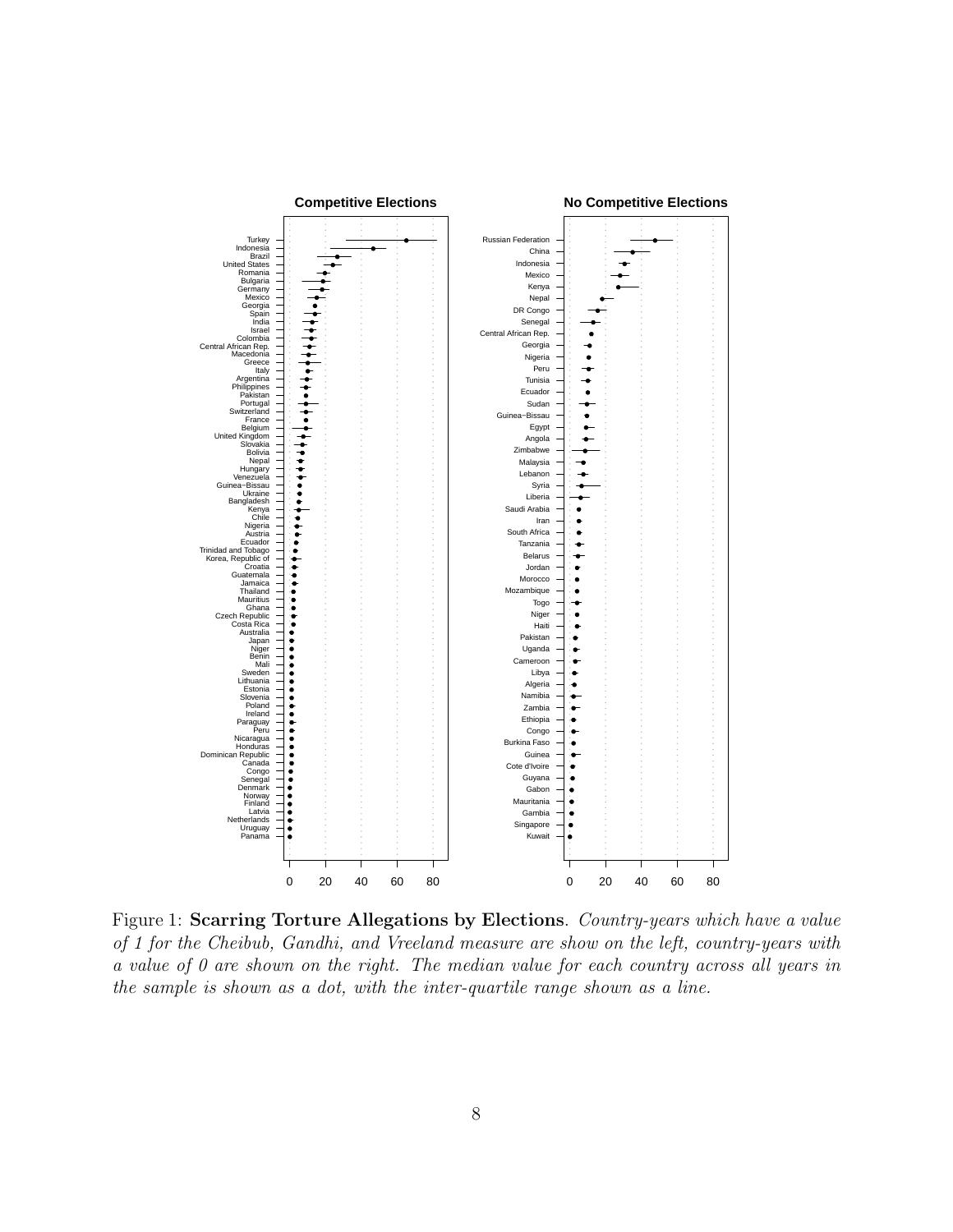torture is purposefully and carefully executed so as not to leave visible marks on the victim.<sup>9</sup> Descriptive statistics for clean torture allegations in countries with and without elections are shown in Figure 2. The ITT Specific Allegations data indicate that AI has called out countries that hold elections for clean techniques less frequently than it has those that do not, with 50th and 75th percentile values of one and three for the former, and two and five for the latter.

We also argue in the paper that powerful courts<sup>10</sup> will constrain governments' use of scarring torture, and stimulate use of clean torture. Put plainly, we believe that powerful courts, not elections, are the primary vehicle that stimulates the adoption of clean techniques. The argument is wholly consistent with Rejali's (2007) case studies of the development of clean torture in the US, France and UK as well as Ron's (1997) account of the Israeli case. Yet, what does the ITT data suggest?

Treating Linzer and Staton's  $(2012)$  measure of judicial power as a binary variable,<sup>11</sup> we divide the sample into low/high judicial power country-years, and display descriptive statistics for scarring torture allegations for each group in Figure 3. Countries with powerful courts have the same median and third quintile as those without (four and 10, respecitvely), abuse (to include rape), abuse using animals (e.g., allowing dog bites), maiming, and disfiguring (Conrad &

Moore, 2010a).

<sup>9</sup>Clean/clean torture includes (but is not limited to) electrotorture, beating with instruments, beating on body parts so as not to leave marks, water torture, dry choking, climatized air, exhaustion exercises, positional torture and devices, restraints, irritants, sleep deprivation, noise, sensory deprivation, purposefully withholding food/water/medication, isolation from all human beings, forced feeding (Conrad & Moore, 2010a).

 $10$ Staton (2010) defines the power of a court over two dimensions: its independence (i.e., ability to make rulings based on the preferences of the justices rather than those of stake holders outstide of the court) and effectiveness (i.e., the extent to which other actors comply with court rulings). We adopt that definition here (see, also, Staton & Moore, 2011).

<sup>&</sup>lt;sup>11</sup>We created a cutoff of 0.47, which is the median. Their variable is continuous between 0 and 1, with higher values representing greater power.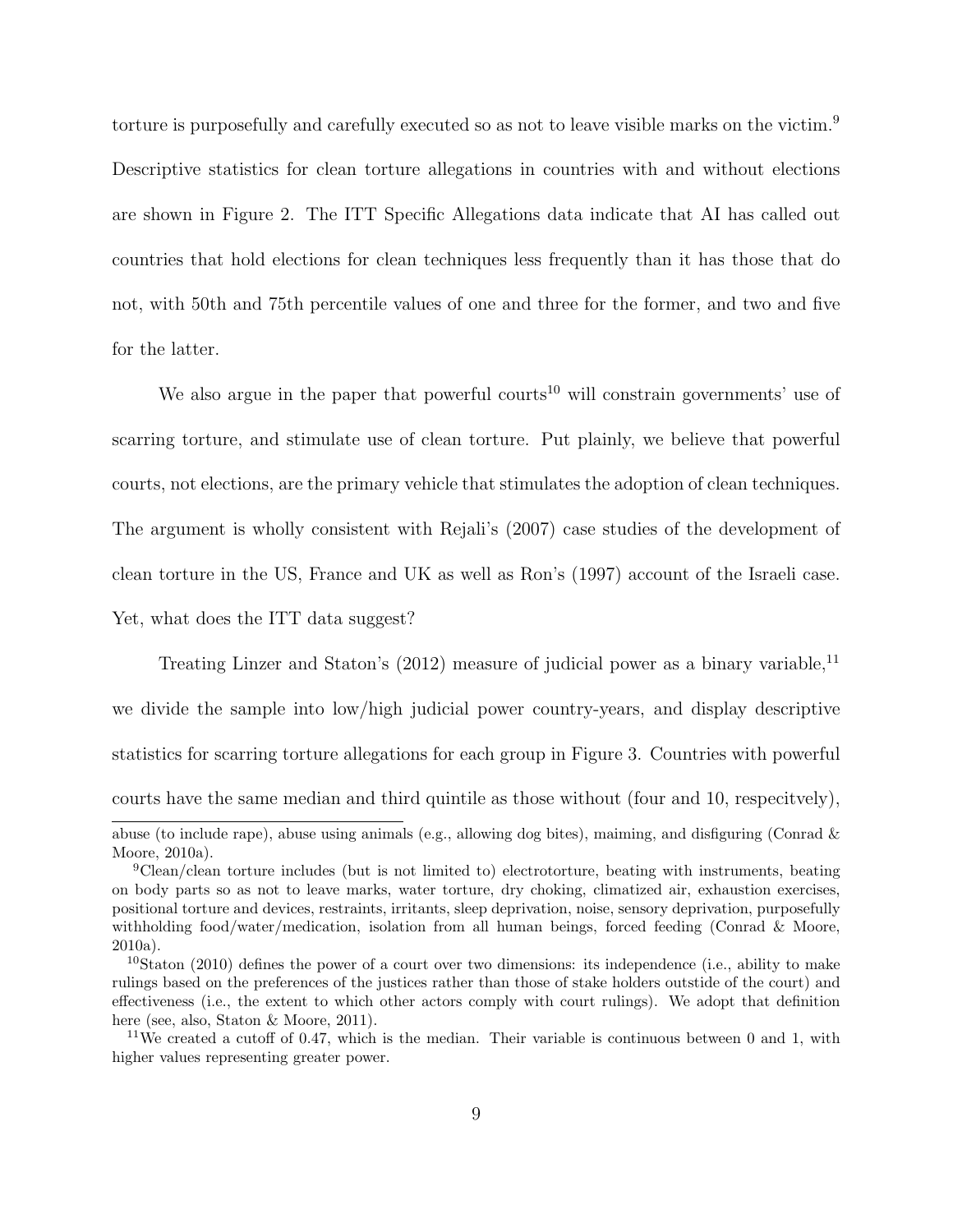#### **Competitive Elections**

**No Competitive Elections**



Figure 2: Clean Torture Allegations by Elections. Country-Years which have a value of 1 for the Cheibub, Gandhi, and Vreeland measure are show on the left, country-years with a value of 0 are shown on the right. The median value for each country across all years in the sample is shown as a dot, with the inter-quartile range shown as a line.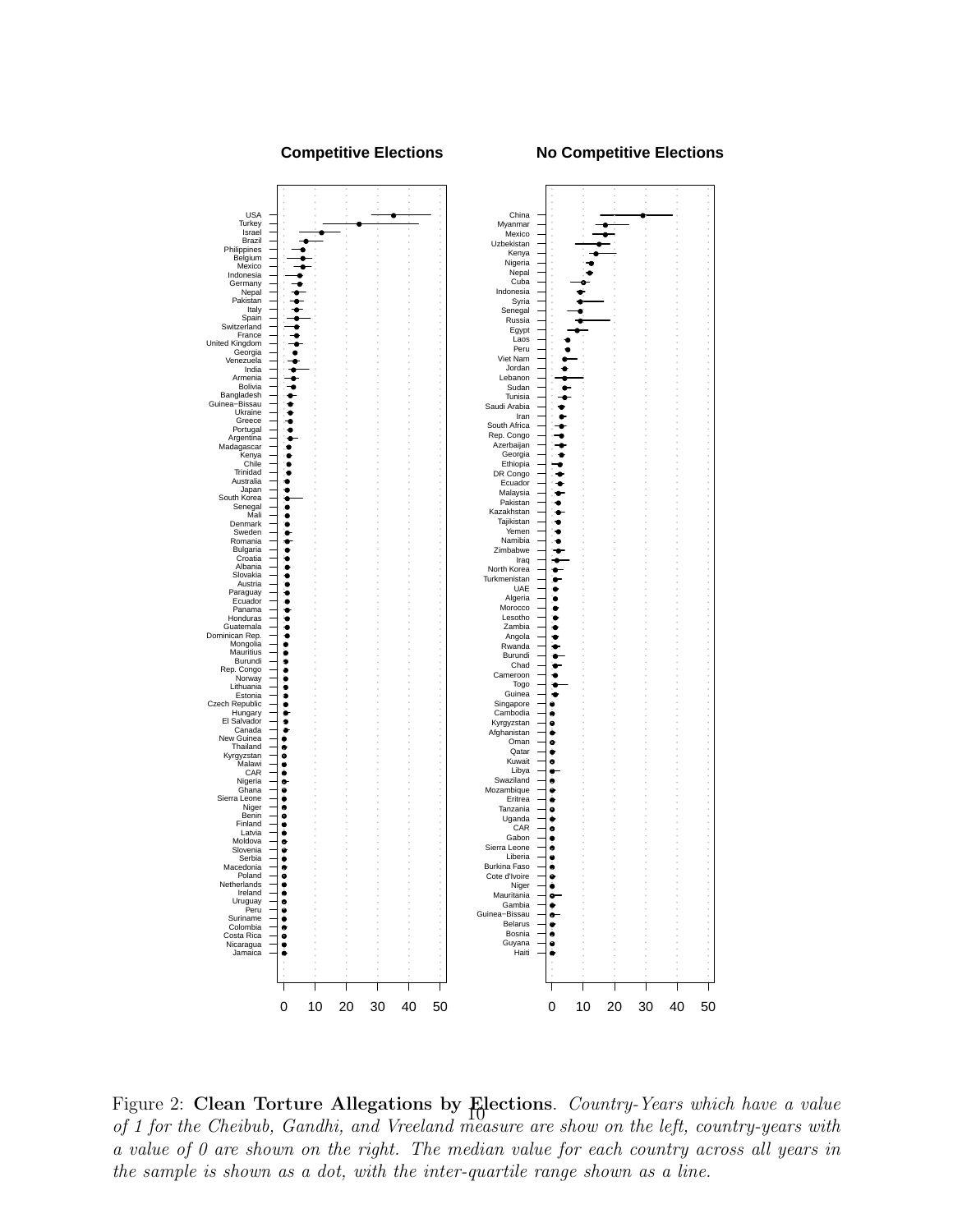but those without have a higher maximum  $(130 \text{ v } 75)$ . We find the same pattern when we turn to clean torture: 50th percentiles of one and 75th of four for both groups, with a maximum of 80 allegations for states with powerful courts and 58 for those without.

Unlike the impression produced by a bivariate examination of the association between elections and torture techniques, the bivariate examination of judicial power and torture techniques cuts against our argument. That is, countries with powerful judiciaries are no more likely to be called out by AI for either scarring or clean techniques than are those with weak ones, except at the high end of the range, and there it is the countries with powerful courts that generate the most allegations of each type of technique.

# 3 ITT Data, Undercount Bias and the Moving Standards of INGOs

Figure 5 displays coefficient estimates from the detection equation. These results provide information about how variables in the model affect the probability that AI would have enough information to issue an allegation of torture if torture occurred. For example, the results for INGOs suggest that, the larger the number of human rights INGOs that have offices in a given country, the higher is the probability that, if torture occurs, AI will have enough information to produce an allegation of torture; the coefficients are both positive, and the confidence intervals do not contain zero. Perhaps surprisingly, freedom of speech and the press has no discernible impact on AI's ability to detect cases of clean or scarring torture.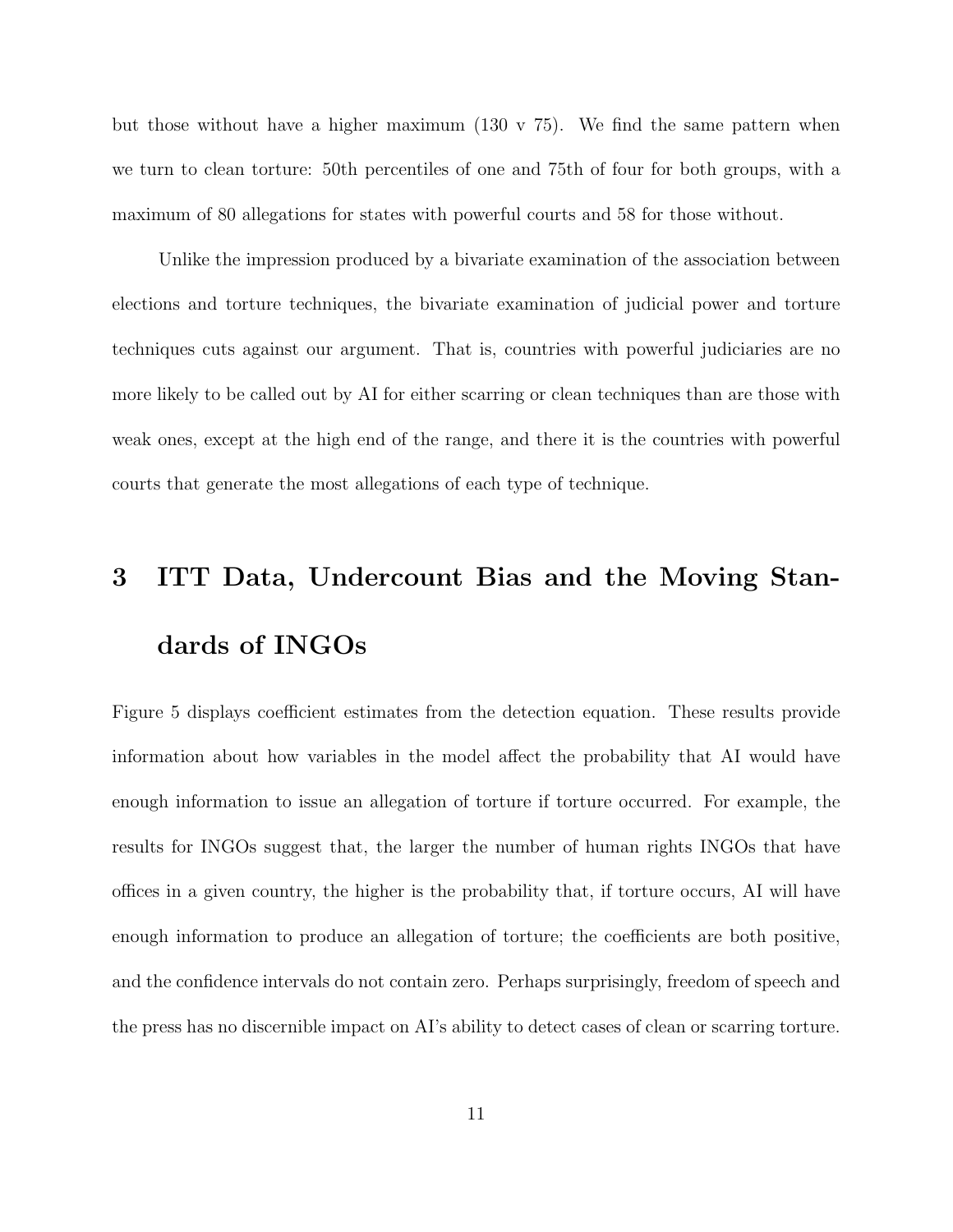

Figure 3: Scarring Torture Allegations by Judicial Power. Allegations in Country-Years which have a value  $\geq$  0.47 for the Linzer-Staton measure of judicial power are shown on the left, country-years with values  $< 0.47$  are shown on the right. The median value for each country across all years in the sample is shown as a dot, with the inter-quartile range shown as a line.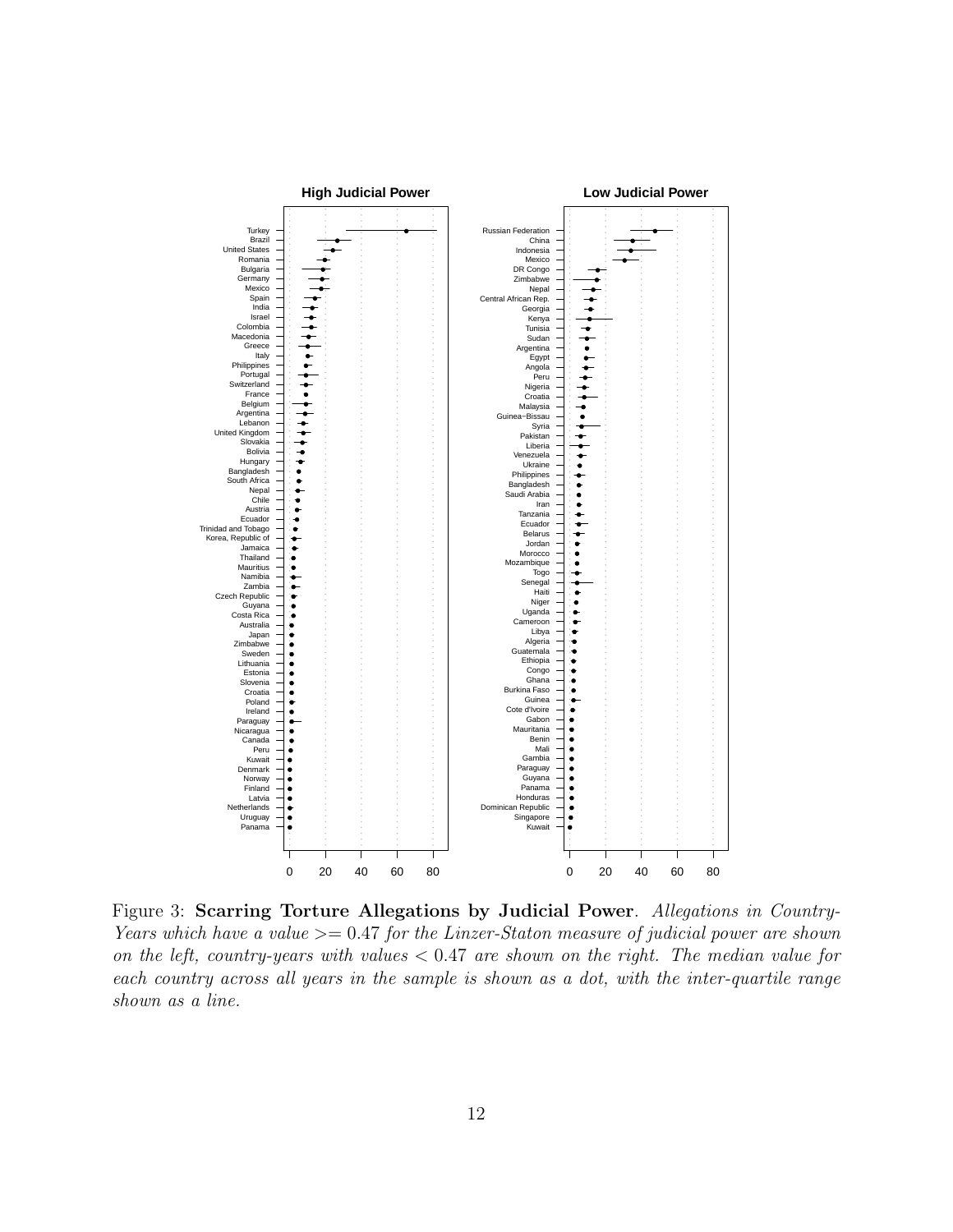#### **High Judicial Power**

**Low Judicial Power**



Figure 4: Clean Torture Allegations by Judicial Power. Country-Years which have a value  $\geq$  0.47 for the Linzer-Staton measure of judicial power are shown on the left, countryyears with values  $\langle 0.47 \rangle$  are shown on the right. The median value for each country across all years in the sample is shown as a dot, with the inter-quartile range shown as a line.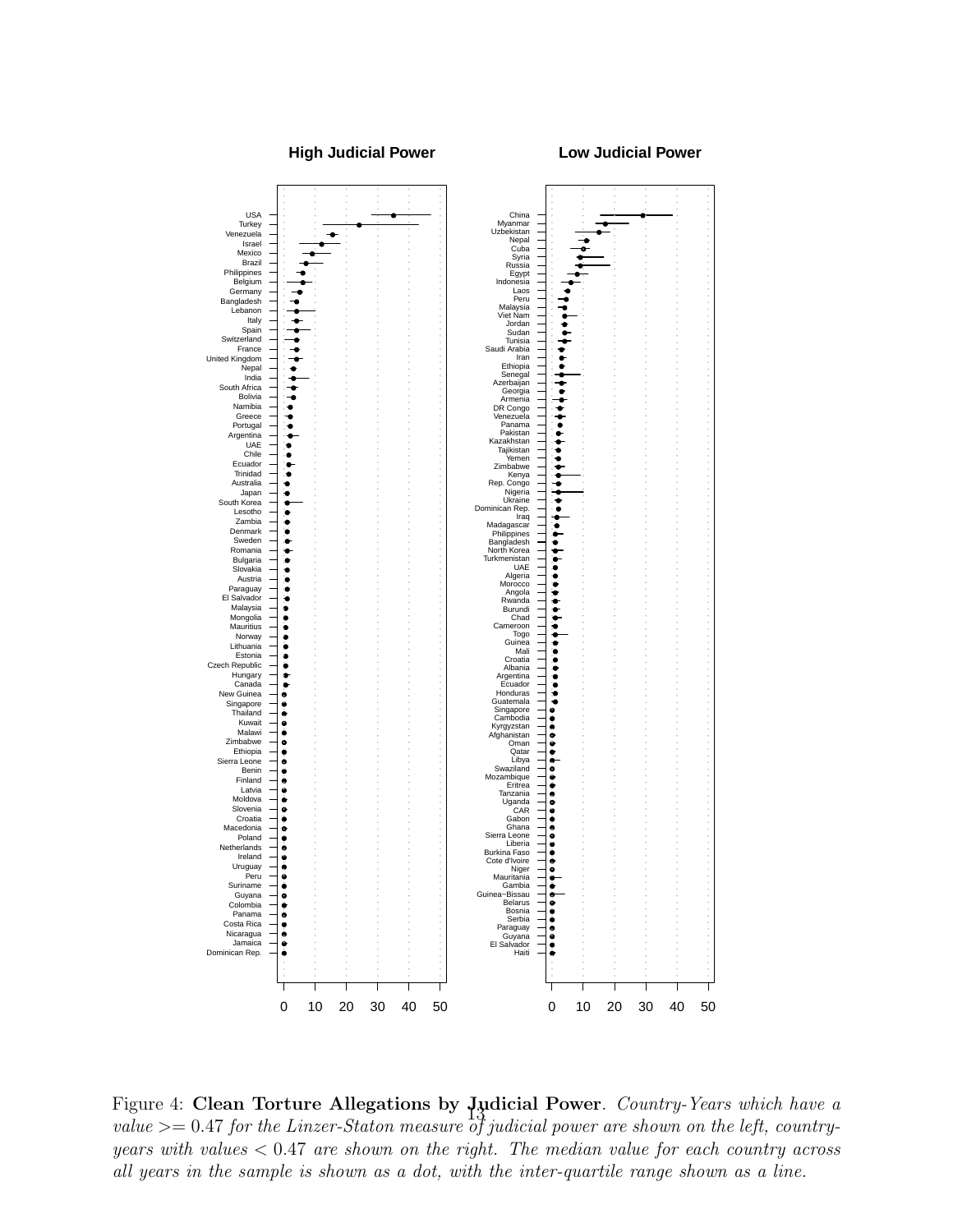We suspect that is due to the inclusion of the lagged human rights score from Schnakenberg & Fariss (2014) soaking up variance. The coefficient for the lagged human rights score is negative and statistically significant in the scarring model, indicating that AI is less likely to detect torture in countries with better human rights behavior in the immediate past; a good human rights record leads to less scrutiny by AI. The lagged human rights score has a negative coefficient in the clean model as well, although it is not statistically significant. Finally, country wealth has a positive impact on the probability of detecting both scarring and clean torture, although the coefficient is only significant for the scarring model. That covariates such as recent human rights practices and economic development have a smaller impact on AI's ability to produce allegations of clean torture is not surprising since clean torture is, by definition, conducted in a way that makes it more difficult to detect.

Fariss (2014, p. 297) documents that "over the past  $35$  years... [t] he standard of accountability used to assess state behaviors becomes more stringent as monitors look harder for abuse, look in more places for abuse, and classify more acts as abuse." As a result, projects that use the "naming and shaming' reports of human rights watchdogs as a source for content analysis of the rights violations of states and then examine the trend over time are engaged in a faulty practice: the values of the variables are not constant over time (see, aslo, Clark & Sikkink, 2013; Landman & Carvalho, 2009). More precisely, for any arbitrary ordinal (or other) scaling of "respect for rights" (or "abuse of rights") the level of activity that would be scored value  $k$  is not constant over time. Some might interpret this fact as causing subsantial problems for the ITT SA data, which are produced via content analysis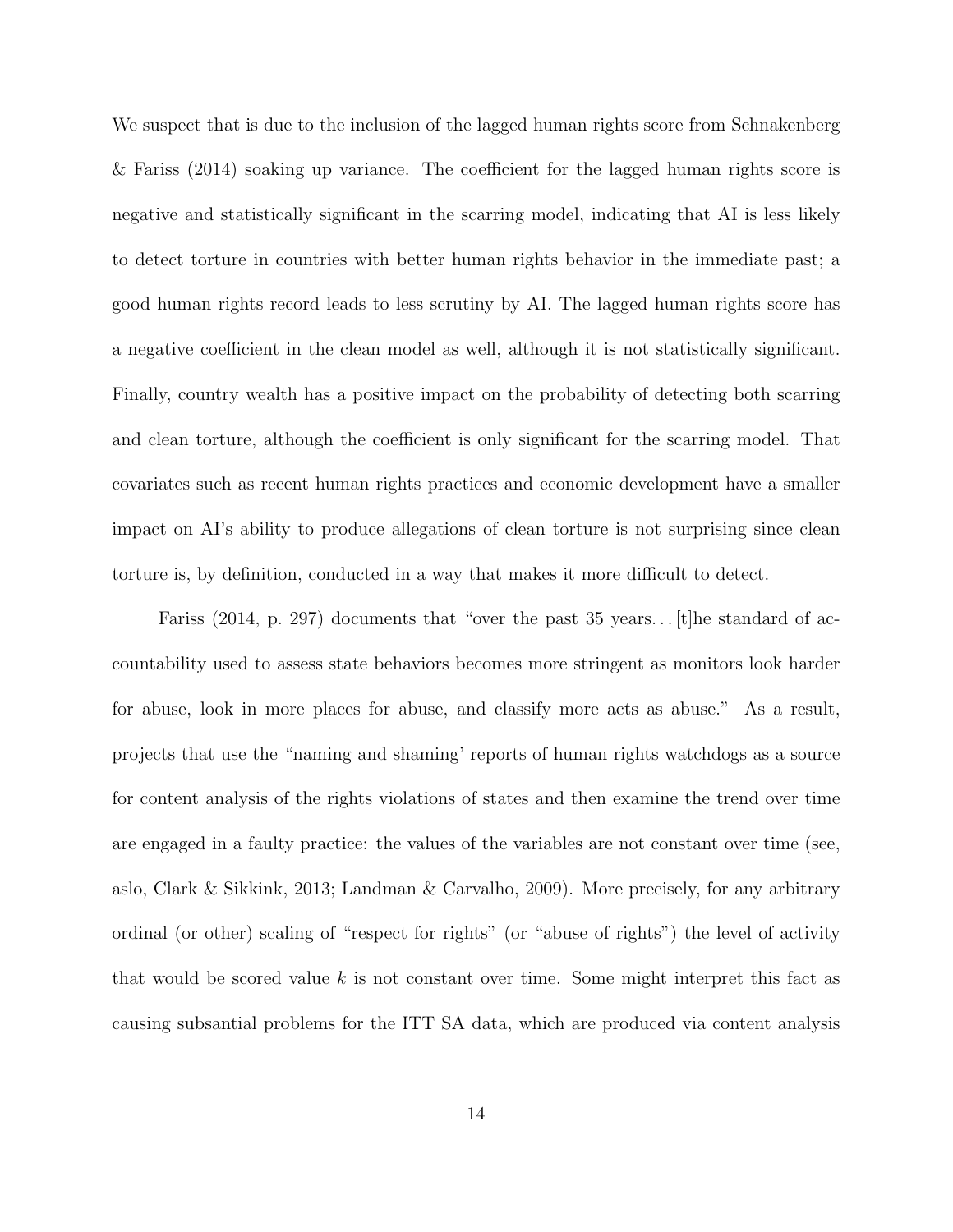

Figure 5: Coefficient estimates from detection (logit) equation. The estimates are shown as dots, with 90% confidence intervals shown as lines. Where the line does not cross zero the coefficient is statistically significant at the  $\alpha = 0.10$  level (two-tailed).  $N = 906$ .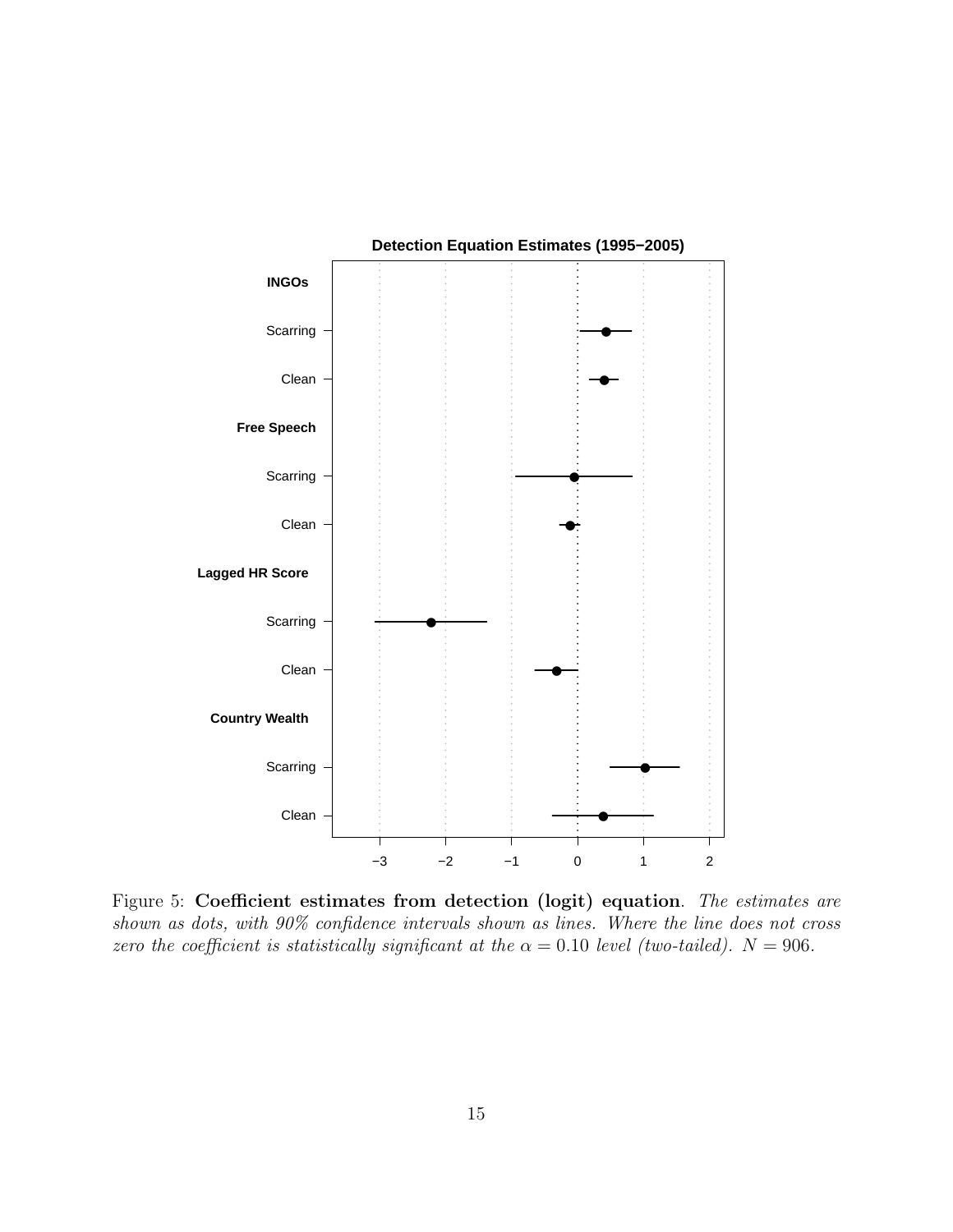of AI's documents over the years of 1995-2005. They would be mistaken.<sup>12</sup>

Fariss (2014, pp. 309-10) reports that when he disaggregates all respect for all physical integrity rights into components the measure for torture is largely static,  $^{13}$  noting that the

lack of temporal change in the ITT data may reflect the relatively short period of coverage (1995–2005) or difference between Amnesty's Urgent Action Reports, upon which these data are [partly] based, and the annual report used bu the other data sources.

Thus, for our period of inquiry, Fariss finds that with respect to torture the standards are effectively static: the probability of coding the value  $k$  for ITT's CY Level of Torture variable does not change over time.<sup>14</sup>

That said, even if Fariss had found evidence of an increasing standard with respect to watchdogs' naming and shaming with respect to torture between 1995 and 2005, that would not impugn the analyses in our study. When the ITT project was conceived the PI's were aware of this problem and expressly designed the effort to address the fact that the true level of violations (1) can never be observed and (2) the undercount bias would vary across both countries and over time. In their funding proposal to the National Science Foundation, the PIs proposed to address the "unobservability / undercount bias" by coding what was observable—allegations—and using that information as input to a model of what

<sup>&</sup>lt;sup>12</sup>Had we used the ITT Country Year (CY) variable "Level of Torture," then this issue would require consideration, as that variable is a standards measure that is subject to precisely the issue documented by Fariss (2014). As we are using the ITT SA data, however, the issue does not apply, as we explain below. <sup>13</sup>See, especially, Figure 5.

<sup>14</sup>See, also, Figures 13 and 15 and Table 3 in the Appendix to Fariss. Further, please note that Fariss used the ITT CY's "Level of Torture" variable as input to his model, not the SA data used here. Nevertheless, in the interest of avoiding an endogeneity problem, we lag Fariss's measure one year before including it in our detection equation models.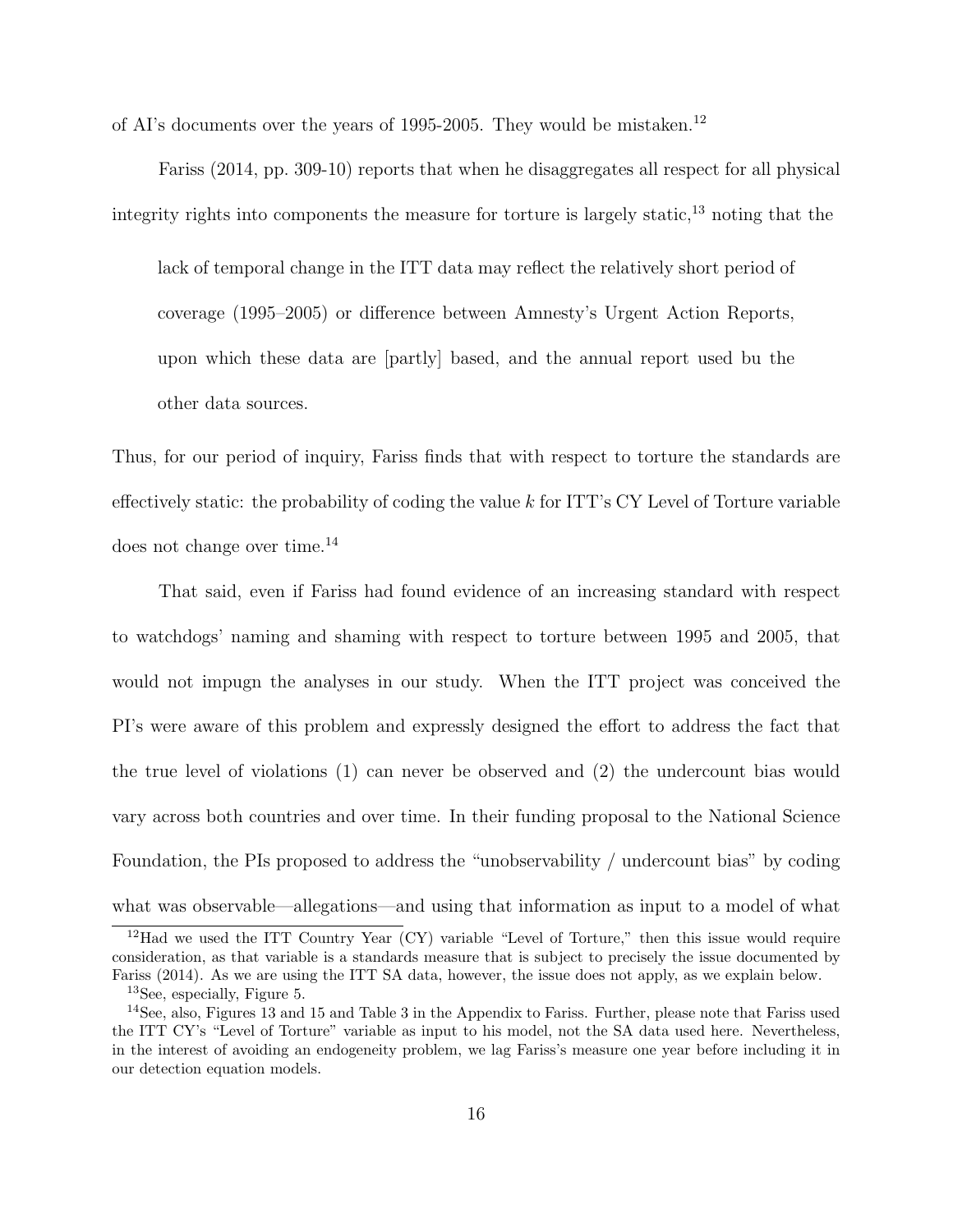was unobservable: state's (lack of) respect for right to freedom from torture.

In this study we use the undercount negative binomial regression model to accomplish this. Importantly, as described above, that statistical model permits us to model the probability of observing and recording a case of a torture event, as a function of covariates, across observations. That is, as the values of covariates change across observations, the probability of observing and recording a torture event changes as well (i.e., it varies across the values of the independent variables in the detection equation, which is to say, across countries and over time). Naturally, as with all regression models, the extent to which the undercount negative binomial regression model can represent the true undercount process depends upon how well it is specified (i.e., contains both the correct funtional form and the proper covariates). That is, the empirical model of the undercount process will be no better than our theory of that undercount process. We can also observe, however, that failure to model the undercount bias with a model that can account for a variable amount of bias across countries and over time will run afoul of the problem documented in Fariss (2014), though we submit that the shifting standard issue will be a relatively minor problem relative to the variation in undercount bias due to variable detection of violations that occur. Our submission is a conjecture, but one we would be very surprised to learn was inaccurate.

Further, please note that in broad strokes, the proposed approach is equivalent to the one pursued by Fariss (2014): using observable information to estimate a latent variable. The latent variable in our model is the probability that AI detects a torture event that has occurred. That probability is of central interest to anyone interested in using the al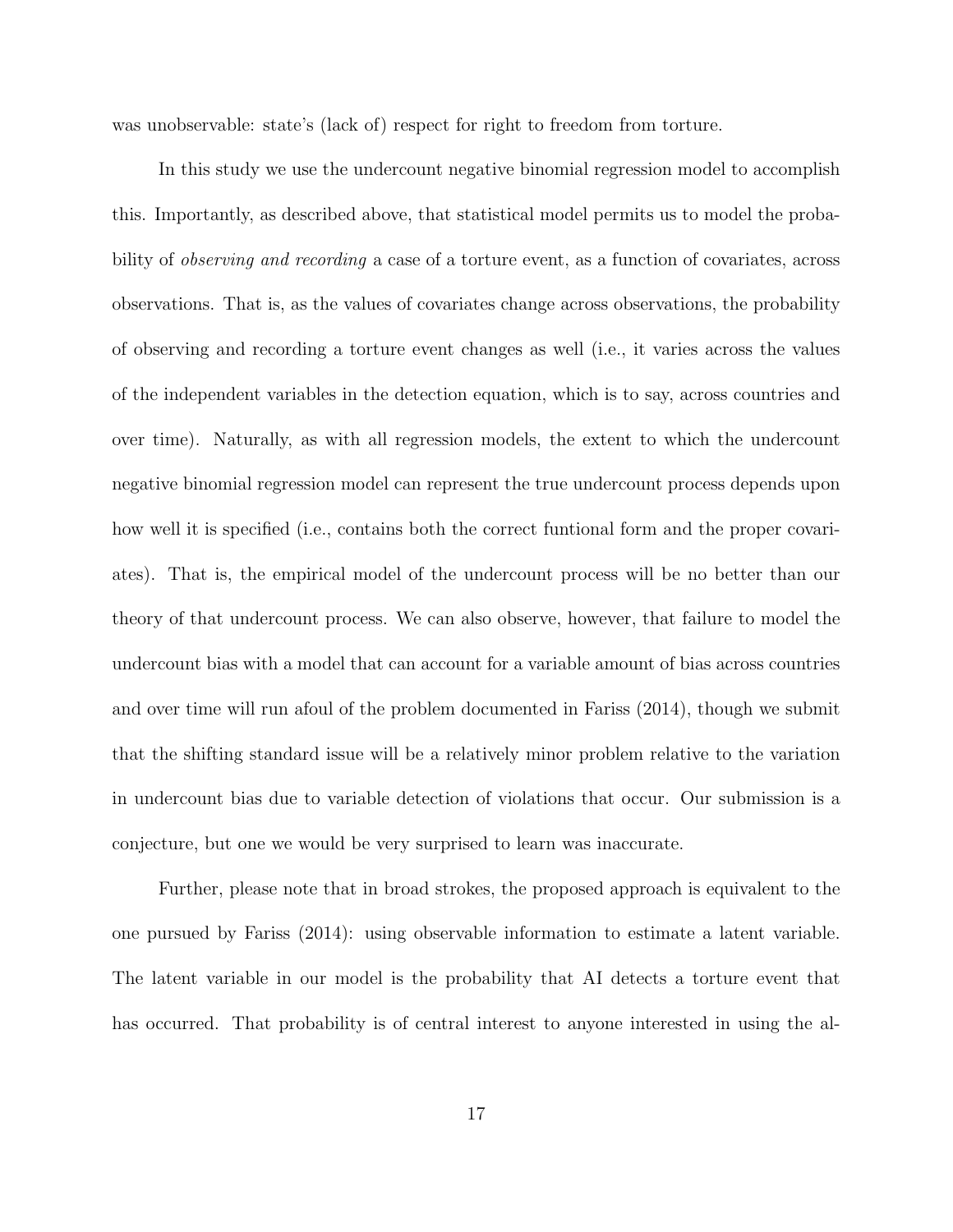legations of watchdogs to study violations who is not willing to assume that the watchdog either observes all violations, or observes a constant undercount that does not vary across circumstances. As noted in the paper, we include a lagged value of the Fariss measure in our detection equation, thereby including as a regressor the state's previous level of respect for all physical integrity rights, corrected for the varying standards of rights monitors over time. The takeaway point is this: to suggest that the Fariss (2014) research impugns the use of the ITT data in this paper indicates a fundamental misunderstanding of both the Fariss (2014) article and the current effort.

### 4 Alternative Explanations & Robustness Checks

Both of our hypotheses are normativally unappealing. Democracy and elections are generally thought to be strongly and positively associated with normatively appealing outcomes, yet we show that elections are positively associated with scarring torture and powerful courts with clean torture. Churchill (1974) reminds us that democratic institutions are not necessarily linked to normatively appealing outcomes:

Many forms of Government have been tried, and will be tried in this world of sin and woe. No one pretends that democracy is perfect or all–wise. Indeed, it has been said that democracy is the worst form of Government except all those other forms that have been tried from time to time. . .

Nevertheless, it is incumbent upon us as researchers to probe alternative accounts that might "explain away" the results reported above. These results will be available in the replication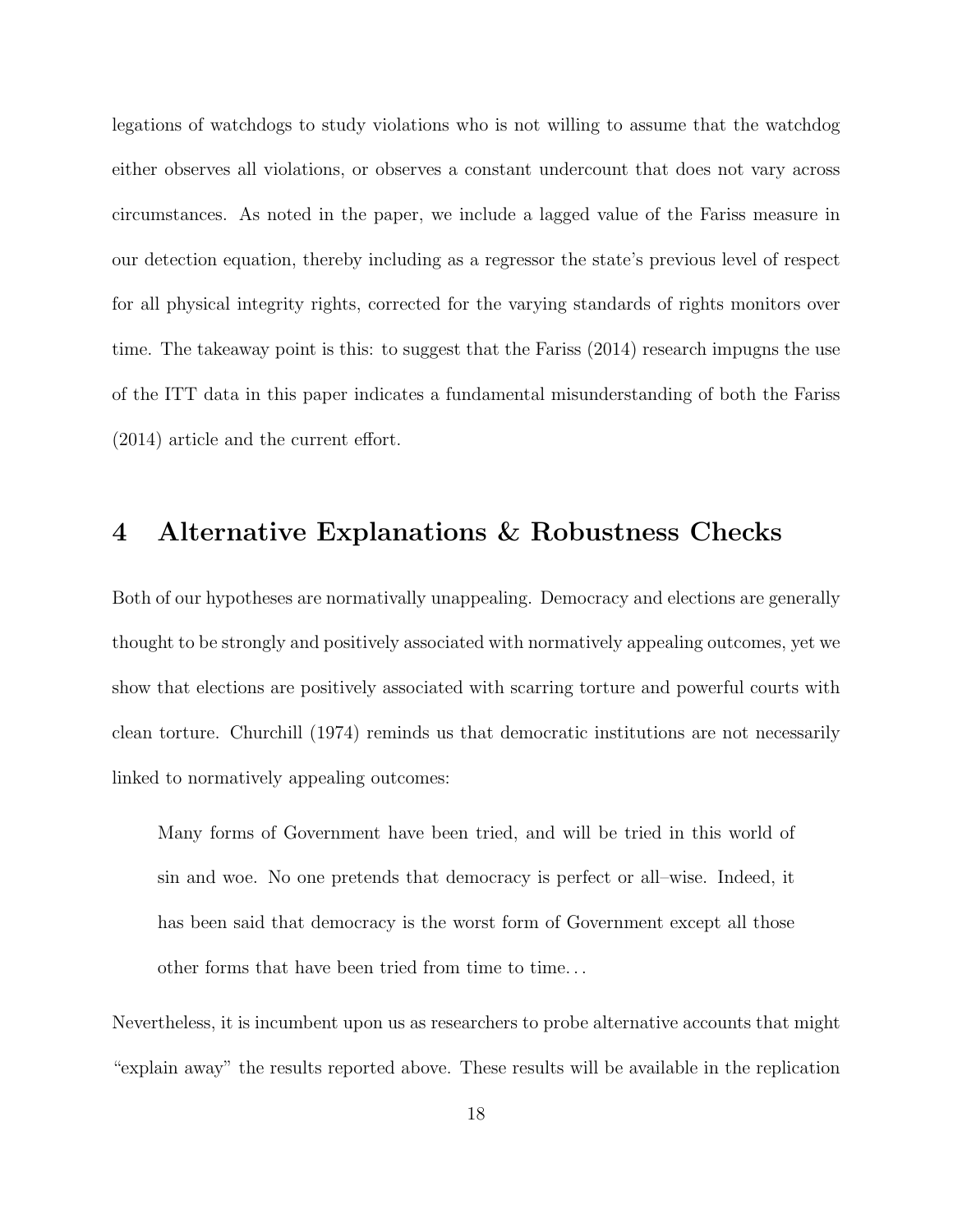dataset that we will post online upon publication.

To begin, elections and powerful courts are likely to be strongly positively correlated. When two independent variables are collinear in a regression, variances become inflated, and the sign of a variable's coefficient estimate can even become reversed (Wooldridge, 2003, 93-5, Kennedy, 2005, 86). In our data, the Pearson's r is 0.71. We provide a visual representation of their relationship in Figure 6. While these variables are strongly related, there are countries that hold competitive elections and have weak judiciaries, as well as those that do not hold elections and have strong judiciaries. If we define a weak/strong judiciary as one that scores below/above the mean of the Linzer-Staton measure, then our estimation sample includes 125 observations with competitive elections and weak judiciaries, and 41 observations with elections and strong judiciaries. This amounts to 18% of our sample  $(N = 906)$ . Examples of countries with elections and weak judiciaries include Guatemala, Ukraine, and Indonesia since 1999. Countries with no competitive elections but strong judiciaries include Mexico the last three years the PRI were in power (1997-1999), Zambia, and Kuwait.

To establish that the signs on the coefficients for elections and the judicial power variables are not due to variance inflation induced by multicollinearity, we re-estimated the models reported in Figures three and four of the article, first excluding the judicial power variable, and then excluding the elections variable. The signs and significance for three of the four remain unchanged, but the positively signed estimate for judicial power in the clean equation becomes non-significant when we exclude elections from that equation. To summarize, none of the results reported in the study are due to degree of multi-collinearity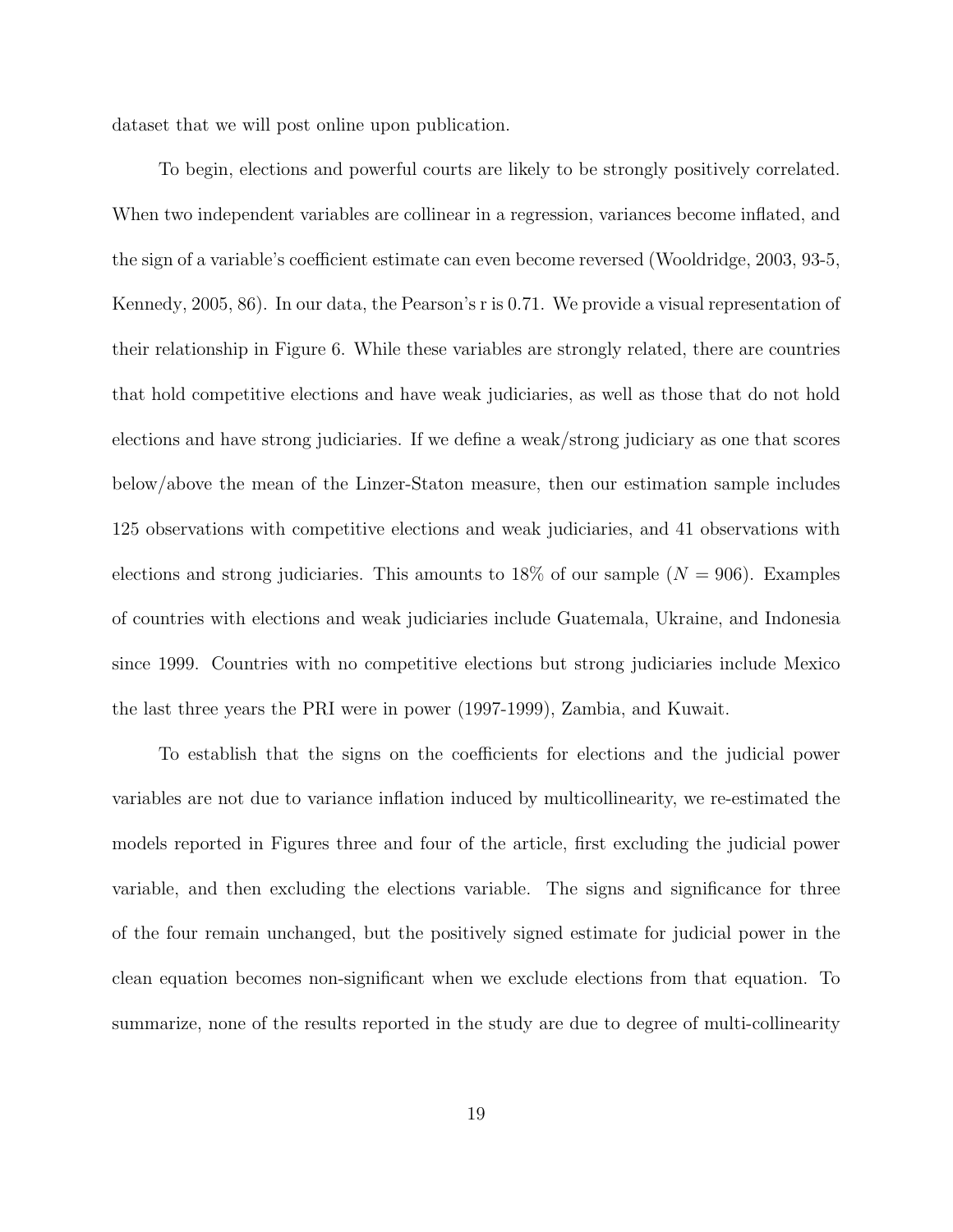

Figure 6: Relationship between Electoral Contestation and Judicial Power, 1995- 2005. The distribution of the judicial power score is shown separately for country-years that have a value of 1 on the competitive elections variable (shown in dark grey) and those that have a value of 0 on the competitive elections variable (shown in light grey).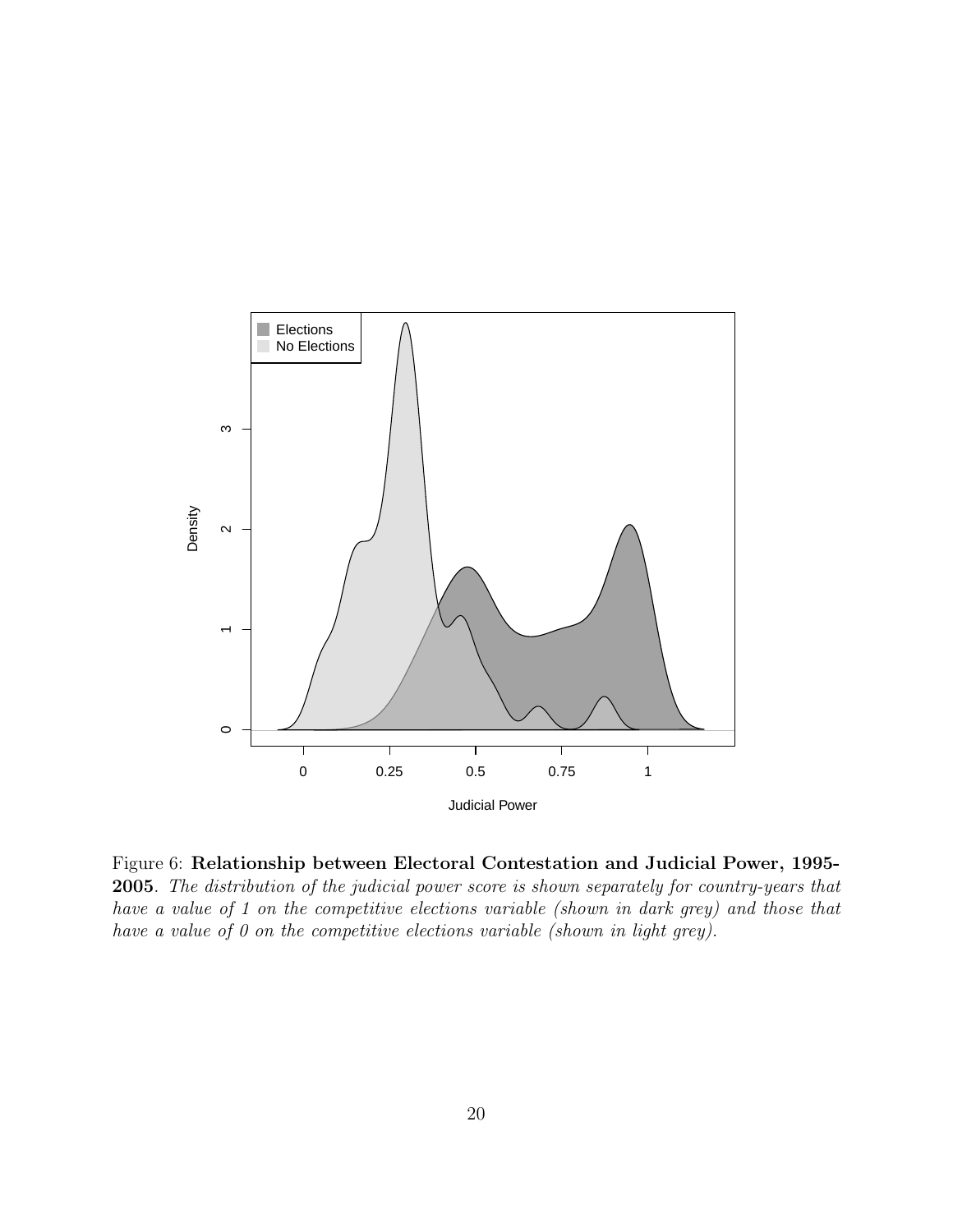between elections and judicial power.

Second, we consider the possibility that cases with outlier values are influencing (i.e., biasing) the results. Perhaps AI has a tendency to shame particular democratic countries beyond that we capture with our detection equation, and those cases are influencing the results. To examine this possibility we identified, among the countries that hold elections, the country–years that produced the highest counts of both scarring and clean torture, and estimate additional models where these countries are (sequentially) omitted. The estimate for the elections variable was unchanged in all cases. The estimated coefficient for judicial power, however, becomes significant in the scarring equation when we excluded Romania, and becomes non-significant when we exclude either Israel or the US. The estimated value drops to 0.27 (se = 0.22) when Israel is left aside, and 0.36 (se = 0.22) if we hold out the US. In addition, a referee asked us to drop both Indonesia and Turkey from the sample. We did so, and again, the hypothesis tests were not affected.

Third, we establish that the results are unaffected by the exclusion or inclusion of several variables. To establish that the decision to use the 1,000 deaths threshold for our measure of civil war did not impact our findings, we re-estimated the models using the UCDP's 25 deaths threshold variable (Themnér & Wallensteen, 2013). We also estimated models for which we added two additional measures of the quality of information available to AI: the total number of "naming and shaming" documents issued by AI in the prior year that name the country (Meernik et al., 2012) and the the number of human rights organizations with an office in the country during that year (Smith & Wiest, 2005).<sup>15</sup> AI's "naming and

<sup>&</sup>lt;sup>15</sup>The human rights organization data are available only through 2003, so the sample for those estimates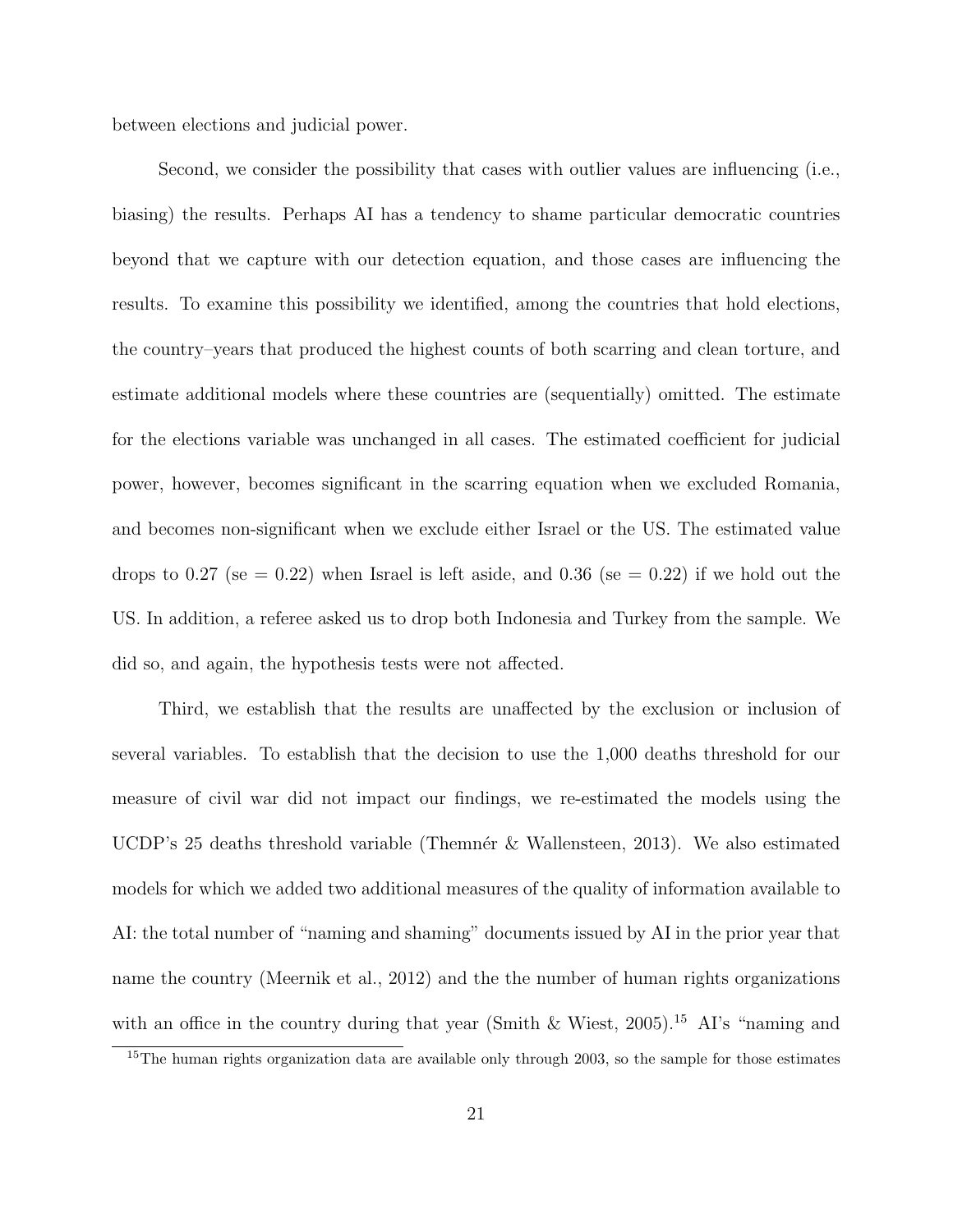shaming" documents include Action Alerts, Briefings, and Press Releases. Human rights organizations are those listed in the Yearbook of International Organizations that had an office in the country and listed human rights as a topic on which they worked. For those models the results with respect to our hypotheses remain the same as those reported in the paper. Lastly, we dropped the freedom of expression measure from both the detection equation and the count equation, and the results did not change meaningfully.

Fourth, one might argue that a preferable specification of the statistical model would examine a ratio of the count of scarring and clean allegations. Indeed, in our very first empirical modeling for this project we adopted that approach, but learned that audiences responded poorly to that specification, consistently demanding to know what the results were for the alternative reported in the text above. A second reason persuaded us to abandon our initial approach and adopt the one reported in the body: we are unaware of an existing mixture model that would be appropriate to the task (i.e., we venture that mixing a beta regression model with a logit equation would be the place to start). As we are applied researchers and not metholodogists we chose to heed the advice we received from readers of our initial effort and pursue the models reported above. Nevertheless, while the estimates from a beta regression model "control for" rather than model the biased undercount problem, we have nonetheless estimated them and can report that the inferences we draw regarding H1 are not different using those models. The result for H2, however, is not sustained: judicial power still has a negative sign, but we are only able to reject the null with  $84\%$  confidence.<sup>16</sup>

is truncated by two years.

<sup>&</sup>lt;sup>16</sup>The results from those models are included in a replication data set for this study.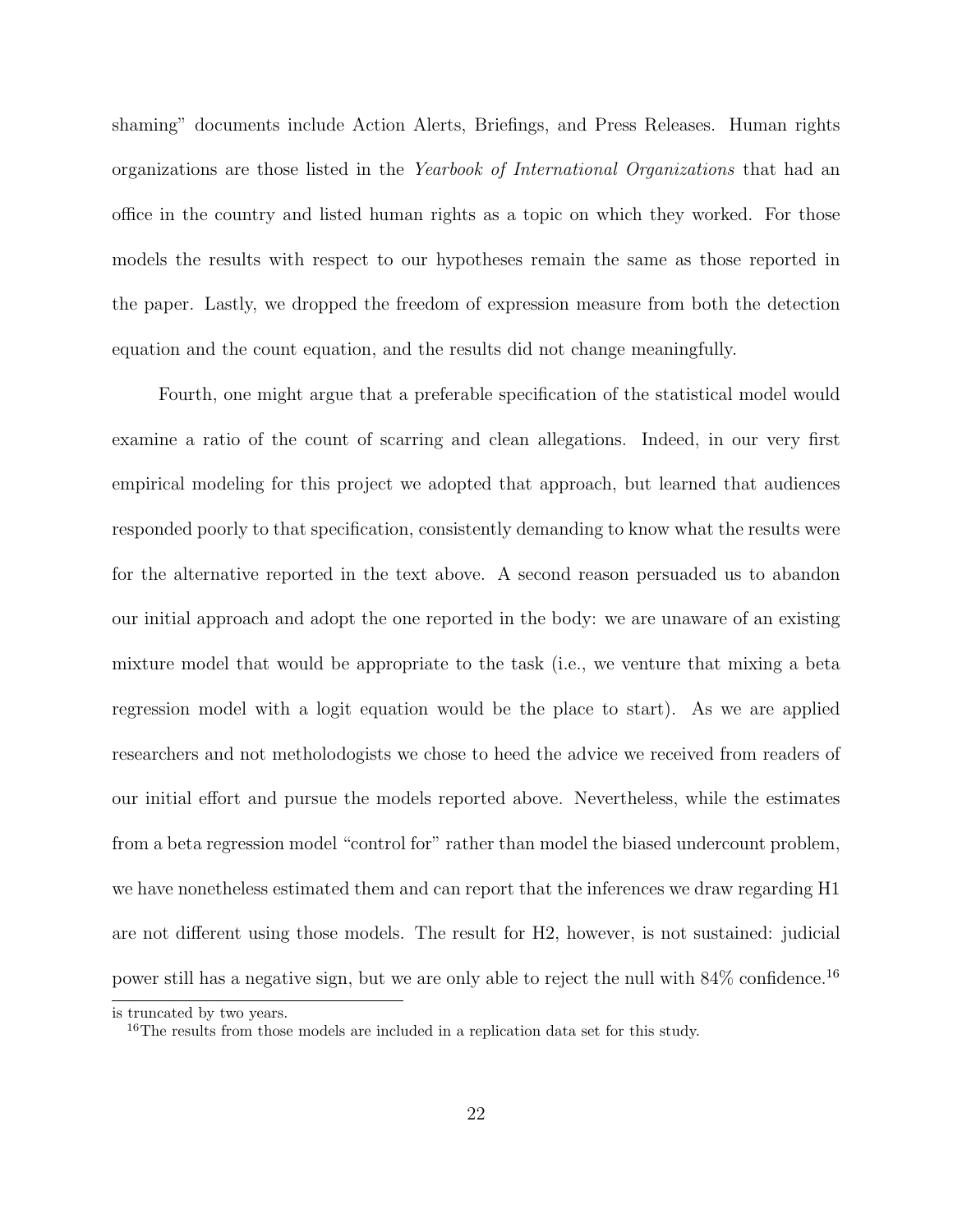To summarize, the results reported in the study are not due to multi-collinearity, nor are the results sensitive to the exclusion or inclusion of several variables. Finally, the support for hypothesis one is not fragile to the exclusion of cases with high values of scarring torture.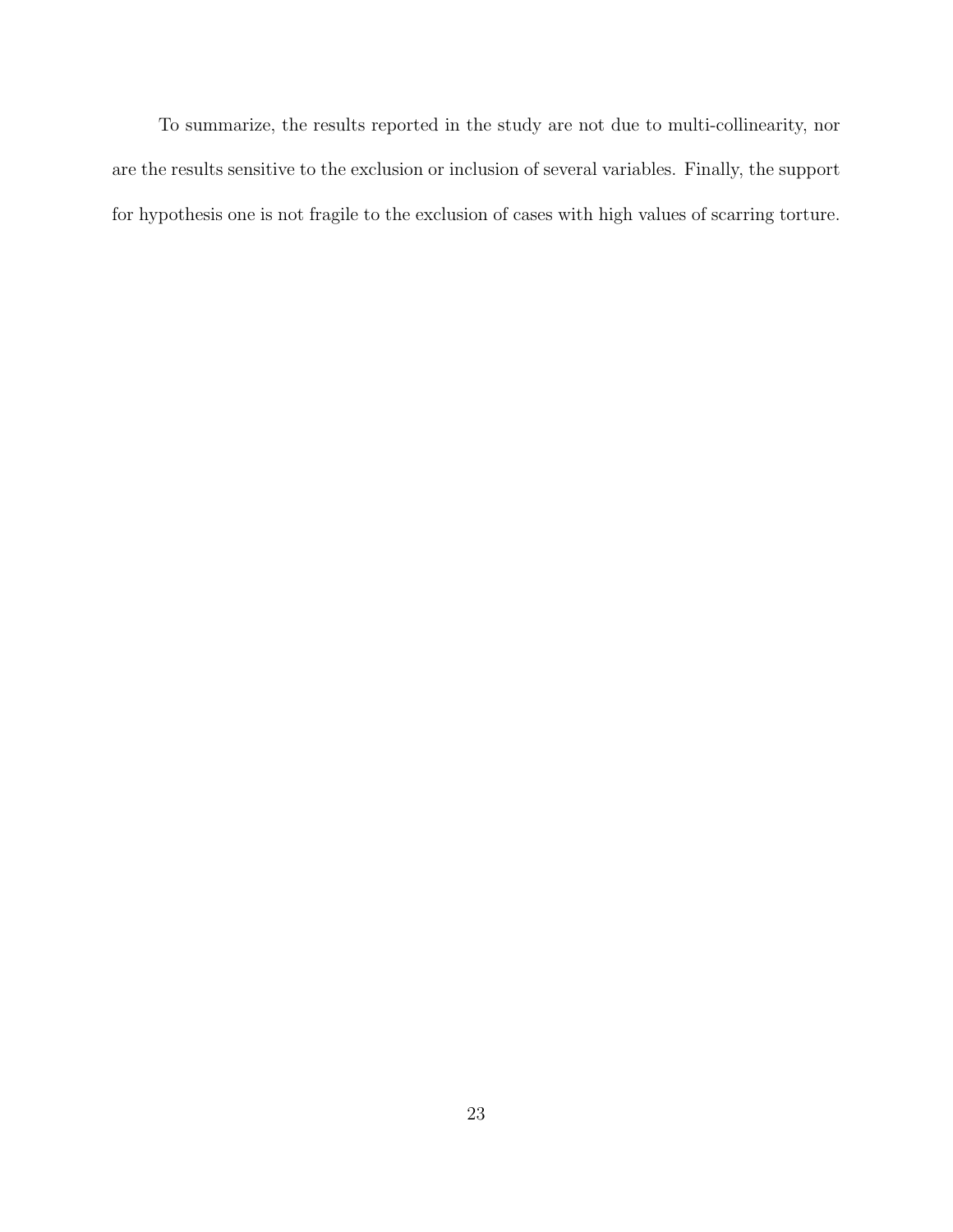## References

- Achen, Christopher H (1986) The *statistical analysis of quasi-experiments*. Berkeley University of California Press.
- Bollen, Kenneth A (1986) Political rights and political liberties in nations: An evaluation of human rights measures, 1950 to 1984. Human Rights Quarterly  $8(4)$ : 567–591.
- Cameron, A C & Pravin K Trivedi (1998) Regression Analysis of Count Data. New York Cambridge University Press.
- Churchill, Winston S (1974) Speech, house of commons, november 11, 1947. In: Robert Rhodes James (ed.) Winston S. Churchill: His Complete Speeches, 1897–1963. New York Facts on File , vol 7, 7566.
- Cingranelli, David L & David L Richards (2001) Measuring the impact of human rights organizations. In: C.W. Welch (ed.) NGOs and Human Rights: Promise and Performance. Philadelphia University of Pennsylvania Press , 225–237.
- Clark, Ann M & Kathryn Sikkink (2013) Information effects and human rights data: Is the good news about increased human rights information bad news for human rights measures? Human Rights Quarterly 35(3): 539–568.
- Conrad, Courtenay R; Jillienne Haglund & Will H Moore (2013) Disaggregating torture allegations: Introducing the ill-treatment and torture (itt) country-year data. International Studies Perspectives 14(2): 199–220.
- Conrad, Courtenay R; Jillienne Haglund  $&$  Will H Moore (2014) Torture allegations as events data: Introducing the ill-treatment and torture (itt) specific allegations data. Journal of Peace Research 51(3): 429–438.
- Conrad, Courtenay R & Will H Moore (2010a). The Ill-Treatment & Torture (ITT) Data Project Coding Rules & Norms. Merced and Tallahassee: Ill Treatment and Torture Data Project.
- Conrad, Courtenay R & Will H Moore (2010b) What stops the torture? American Journal of Political Science  $54(2)$ :  $459 - 476$ .
- Fariss, Christopher J (2014) Respect for human rights has improved over time: Modeling the changing standard of accountability. American Political Science Review 108(2): 297–318.
- Feinstein, Jonathan S (1990) Detection controlled estimation. Journal of Law and Economics 33(1): 233–276.
- Goodman, Ryan & Derek Jinks (2003) Measuring the effects of human rights treaties. European Journal of International Law 14(1): 171–184.